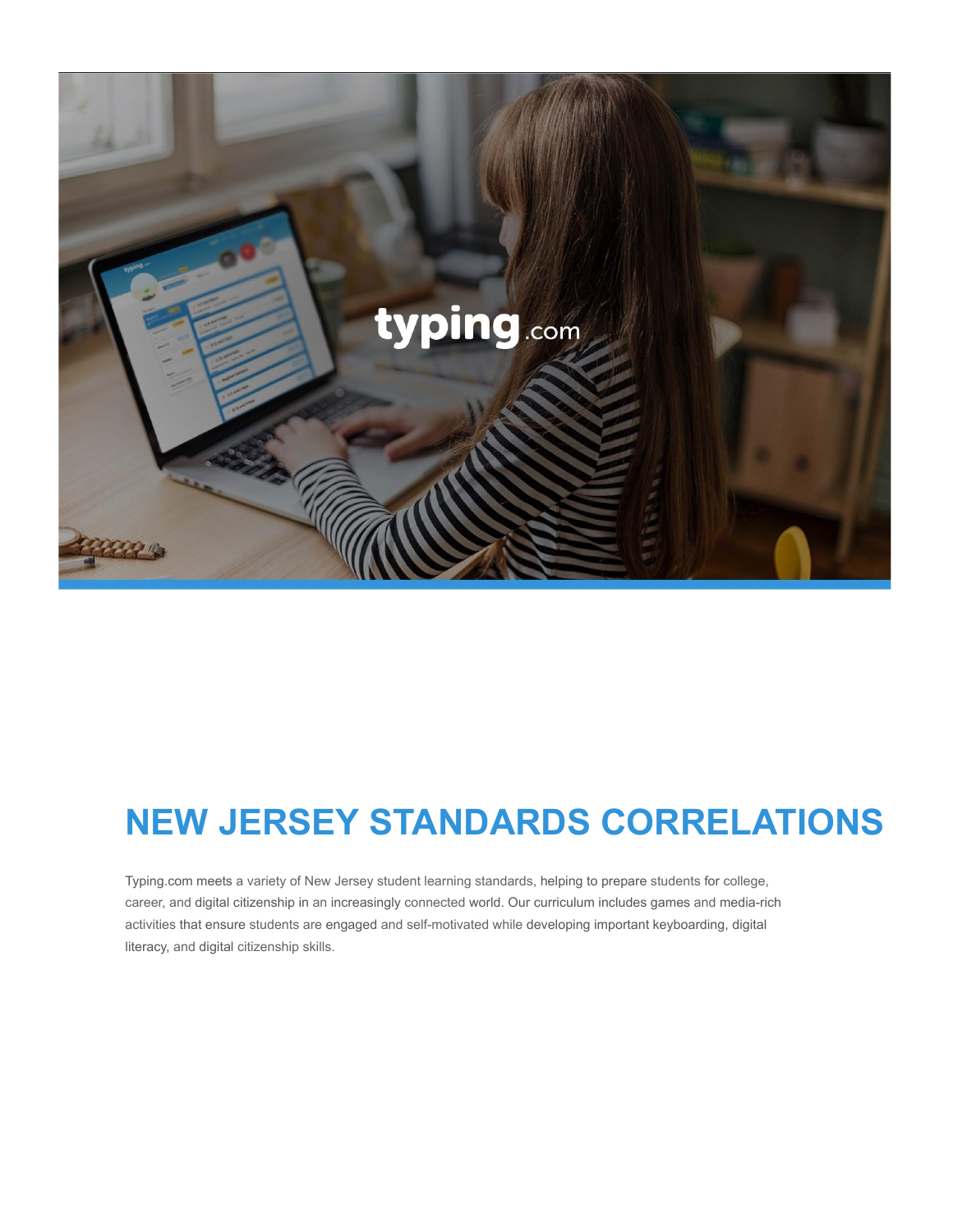# **Table of Contents**

| <b>Kindergarten</b> | 3  |
|---------------------|----|
| <b>1st Grade</b>    | 4  |
| <b>2nd Grade</b>    | 6  |
| <b>3rd Grade</b>    | 8  |
| <b>4th Grade</b>    | 10 |
| <b>5th Grade</b>    | 13 |
| <b>6th Grade</b>    | 15 |
| <b>7th Grade</b>    | 17 |
| <b>8th Grade</b>    | 19 |
| 9th and 10th Grade  | 21 |
| 11th and 12th Grade | 23 |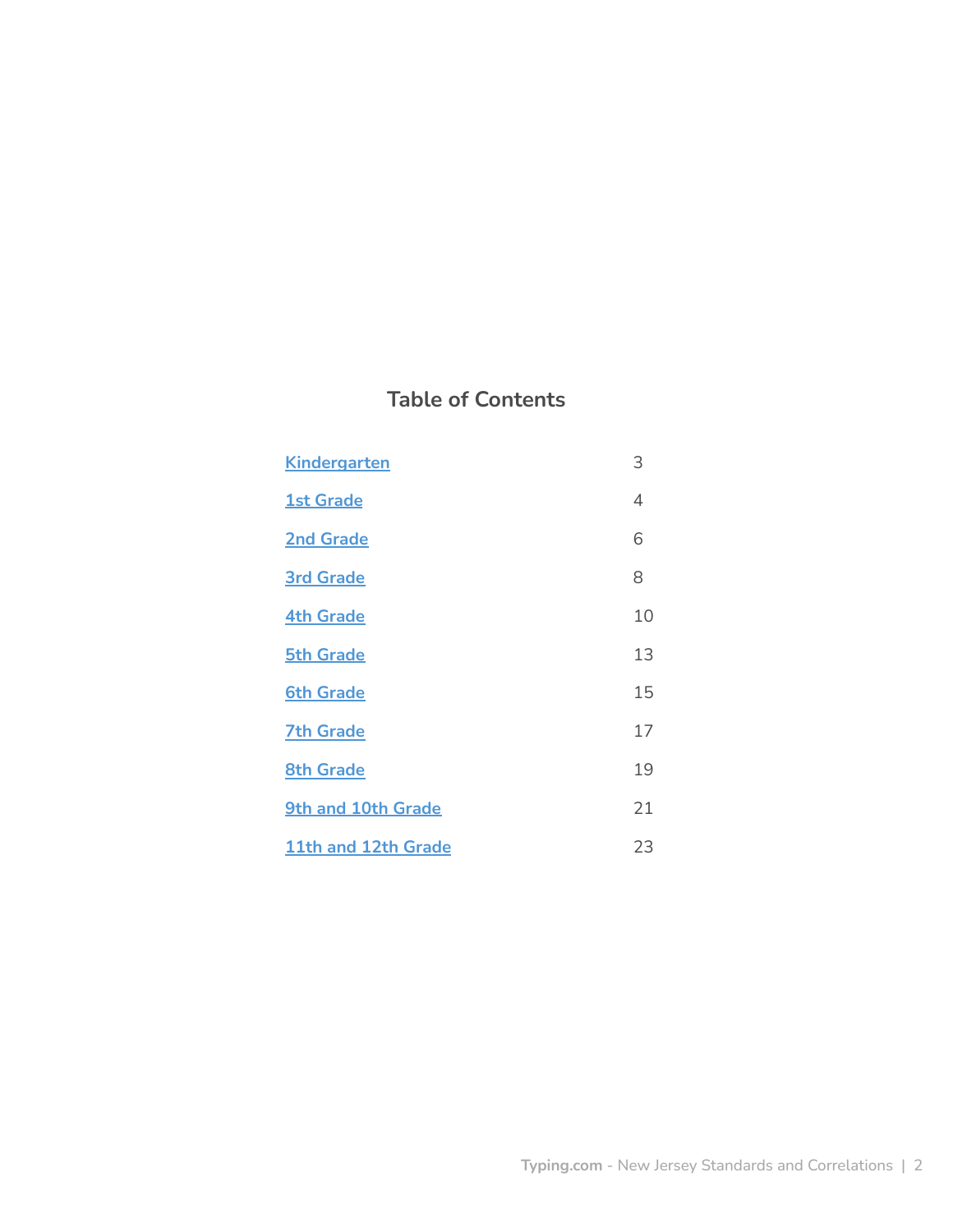# **Pre-keyboarding Skills**

## <span id="page-2-0"></span>**8.1.2.CS.1**

Select and operate computing devices that perform a variety of tasks accurately and quickly based on user needs and preferences.

# **8.1.2.CS.2**

Explain the functions of common software and hardware components of computing systems.

## **8.1.2.CS.3**

Describe basic hardware and software problems using accurate terminology.

## **Learn the Keys 1**

## **RF.K.1.A**

Follow words from left to right, top to bottom, and page by page.

#### **RF.K.1.C**

Understand that words are separated by spaces in print.

#### **NJSLSA.W6**

Use technology, including the Internet, to produce and publish writing and to interact and collaborate with others.

#### **W.K.6**

With guidance and support from adults, explore a variety of digital tools to produce and publish writing, including in collaboration with peers.

# **Learn the Keys 2**

## **RF.K.1.A**

Follow words from left to right, top to bottom, and page by page.

#### **RF.K.1.C**

Understand that words are separated by spaces in print.

#### **NJSLSA.W6**

Use technology, including the Internet, to produce and publish writing and to interact and collaborate with others.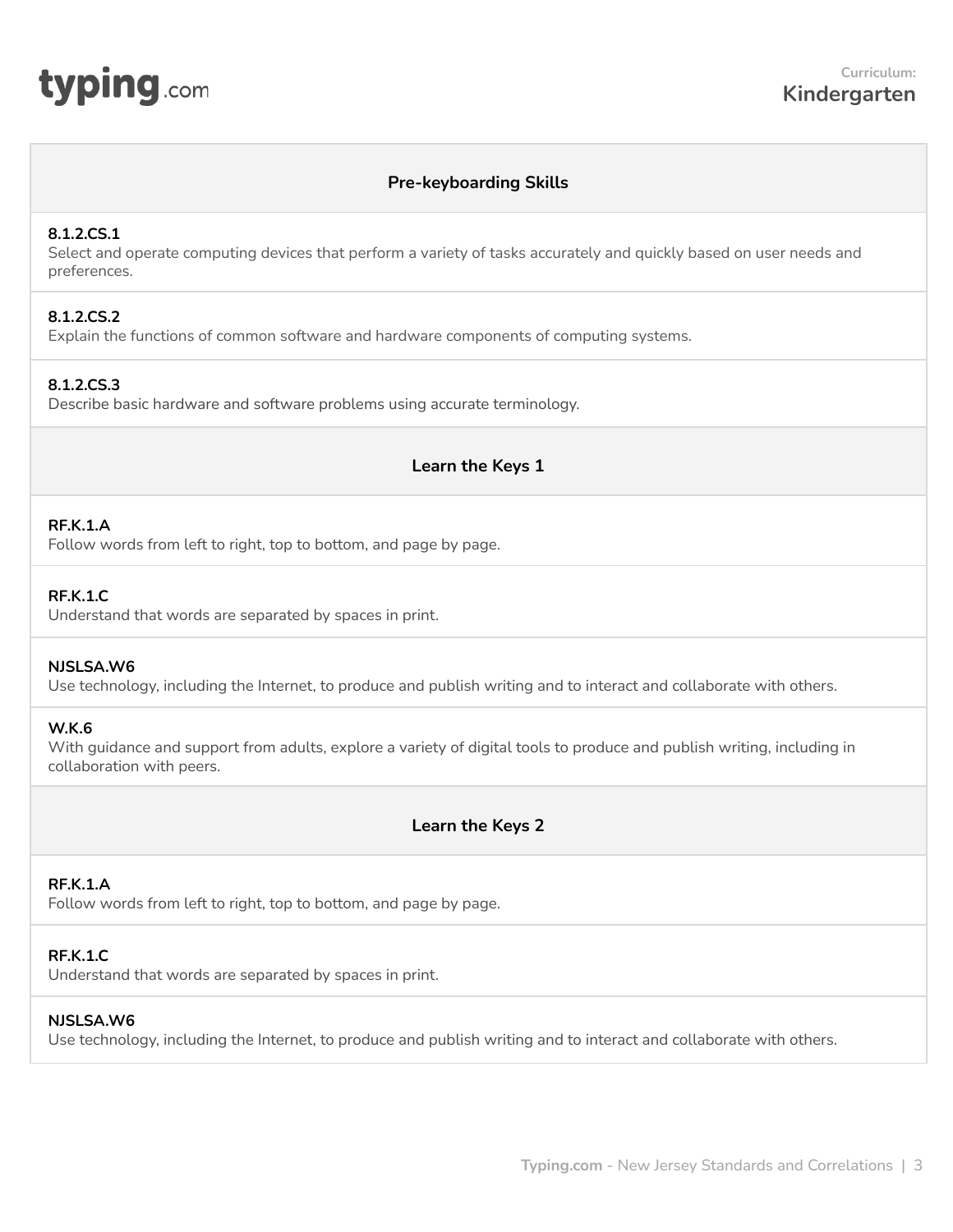## **W.K.6**

With guidance and support from adults, explore a variety of digital tools to produce and publish writing, including in collaboration with peers.

# **Word Practice**

## **RF.K.1 (A-D)**

Demonstrate understanding of the organization and basic features of print.

## **RF.K.2.A**

Recognize and produce rhyming words.

# **RF.K.3.C**

Read high-frequency and sight words with automaticity

#### **NJSLSA.W6**

Use technology, including the Internet, to produce and publish writing and to interact and collaborate with others.

#### **W.K.6**

With guidance and support from adults, explore a variety of digital tools to produce and publish writing, including in collaboration with peers.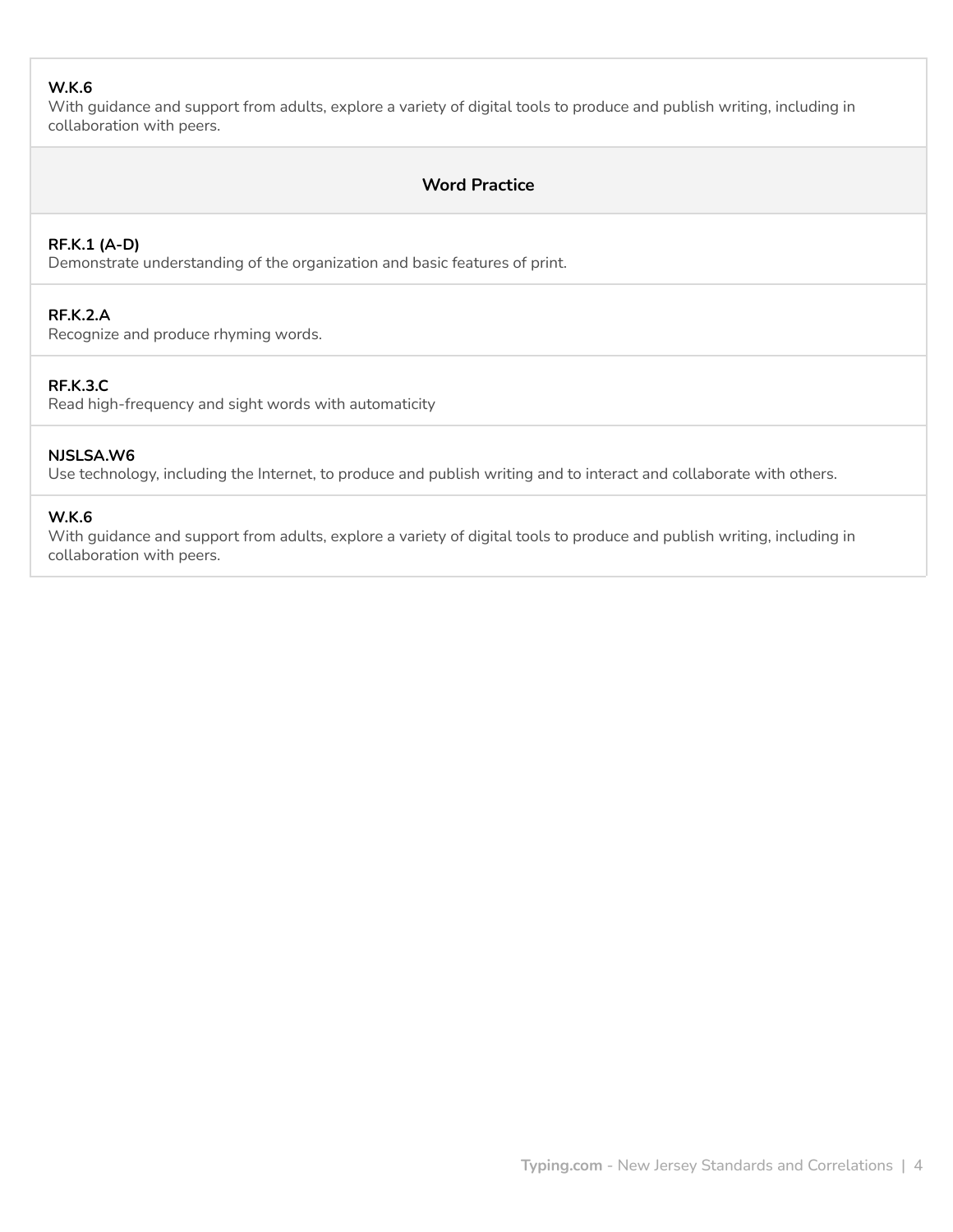<span id="page-4-0"></span>

# **Pre-Keyboarding**

## **8.1.2.CS.1**

Select and operate computing devices that perform a variety of tasks accurately and quickly based on user needs and preferences.

## **8.1.2.CS.2**

Explain the functions of common software and hardware components of computing systems.

## **8.1.2.CS.3**

Describe basic hardware and software problems using accurate terminology.

# **Learn the Keys**

## **RF.1.1.A**

Recognize the distinguishing features of a sentence (e.g., first word, capitalization, ending punctuation).

## **NJSLSA.W6**

Use technology, including the Internet, to produce and publish writing and to interact and collaborate with others.

## **W.1.6**

With guidance and support from adults, use a variety of digital tools to produce and publish writing, including in collaboration with peers.

# **Punctuation & Numbers**

## **RF.1.1.A**

Recognize the distinguishing features of a sentence (e.g., first word, capitalization, ending punctuation).

## **RF.1.3.B**

Decode regularly spelled one-syllable words.

## **NJSLSA.W6**

Use technology, including the Internet, to produce and publish writing and to interact and collaborate with others.

## **W.1.6**

With guidance and support from adults, use a variety of digital tools to produce and publish writing, including in collaboration with peers.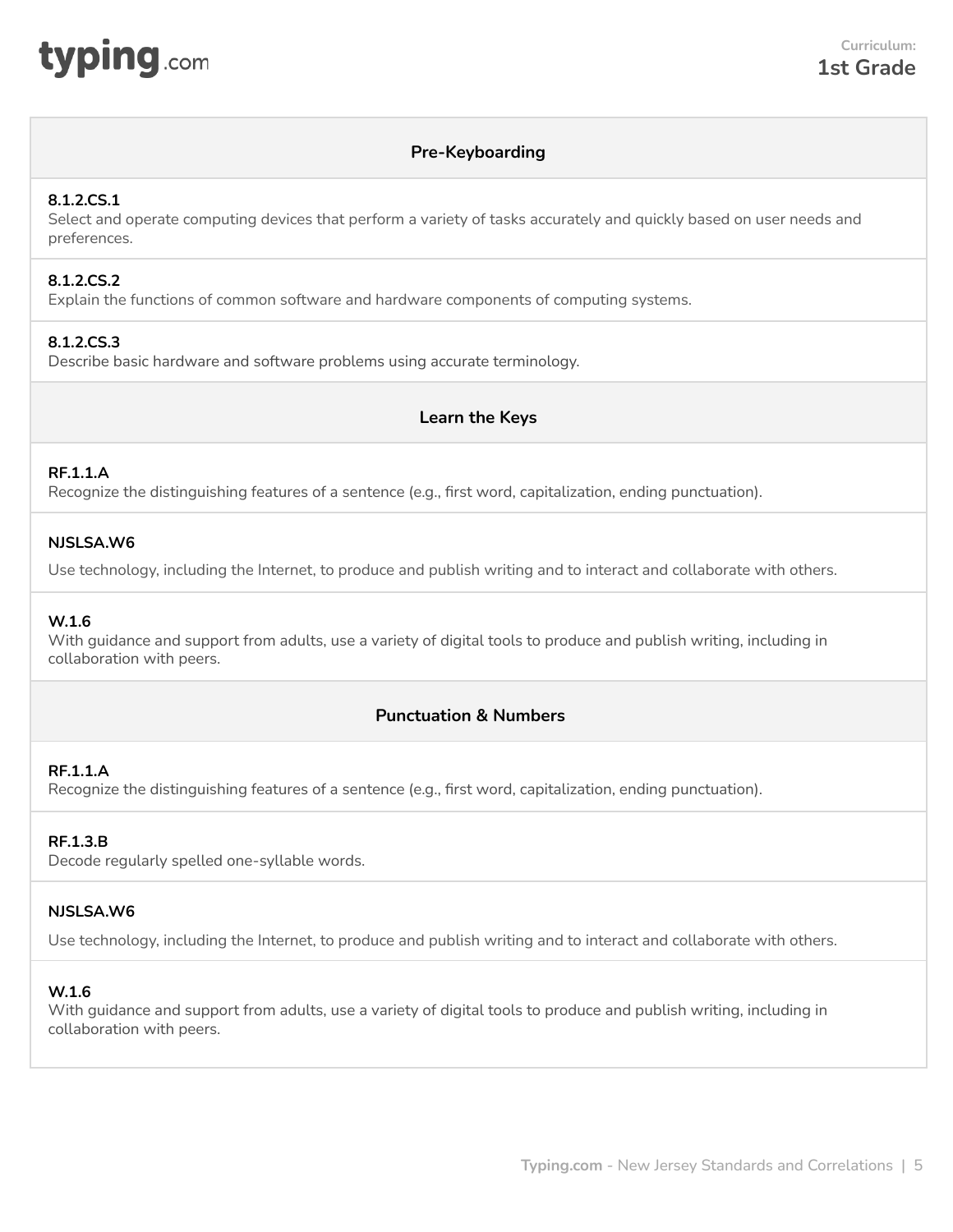## **NJSLSA.L2**

Demonstrate command of the conventions of standard English capitalization, punctuation, and spelling when writing.

## **L.1.2.A**

Capitalize dates and names of people.

# **L.1.2.B**

Use end punctuation for sentences.

# **L.1.2.C**

Use commas in dates and to separate single words in a series.

# **Cross-Curricular Typing**

## **RF.1.1.A**

Recognize the distinguishing features of a sentence (e.g., first word, capitalization, ending punctuation).

## **RF.1.3.B**

Decode regularly spelled one-syllable words.

## **NJSLSA.W6**

Use technology, including the Internet, to produce and publish writing and to interact and collaborate with others.

#### **W.1.6**

With guidance and support from adults, use a variety of digital tools to produce and publish writing, including in collaboration with peers.

## **NJSLSA.L2**

Demonstrate command of the conventions of standard English capitalization, punctuation, and spelling when writing.

## **L.1.2.A**

Capitalize dates and names of people.

## **L.1.2.B**

Use end punctuation for sentences.

## **L.1.2.C**

Use commas in dates and to separate single words in a series.

# **Digital Citizenship & Communication**

# **RF.1.1.A**

Recognize the distinguishing features of a sentence (e.g., first word, capitalization, ending punctuation).

## **RF.1.3.B**

Decode regularly spelled one-syllable words.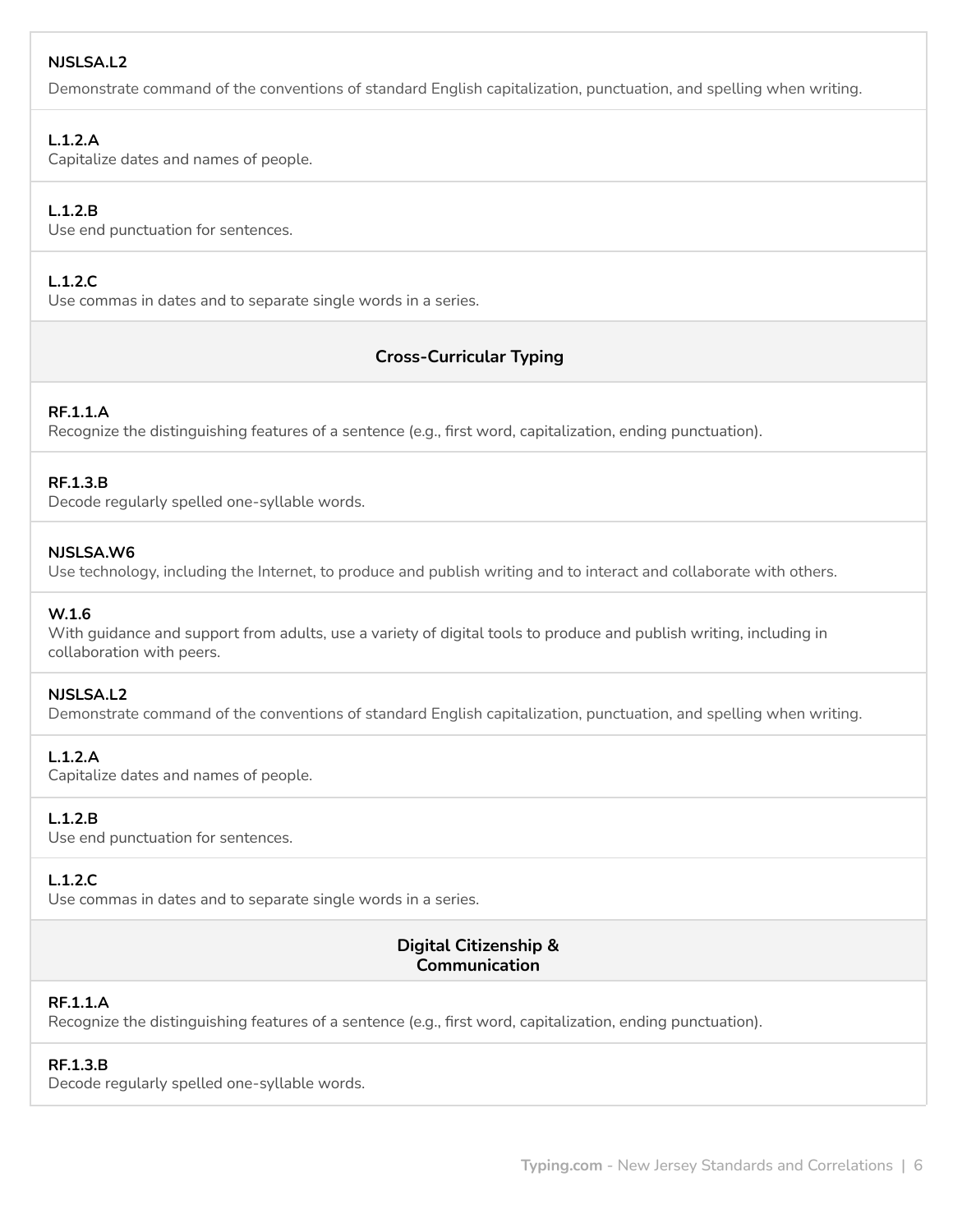## **NJSLSA.W6**

Use technology, including the Internet, to produce and publish writing and to interact and collaborate with others.

#### **W.1.6**

With guidance and support from adults, use a variety of digital tools to produce and publish writing, including in collaboration with peers.

#### **NJSLSA.L2**

Demonstrate command of the conventions of standard English capitalization, punctuation, and spelling when writing.

## **8.1.2.NI.3**

Create a password that secures access to a device. Explain why it is important to create unique passwords that are not shared with others.

## **9.4.2.DC.6**

Identify respectful and responsible ways to communicate in digital environments.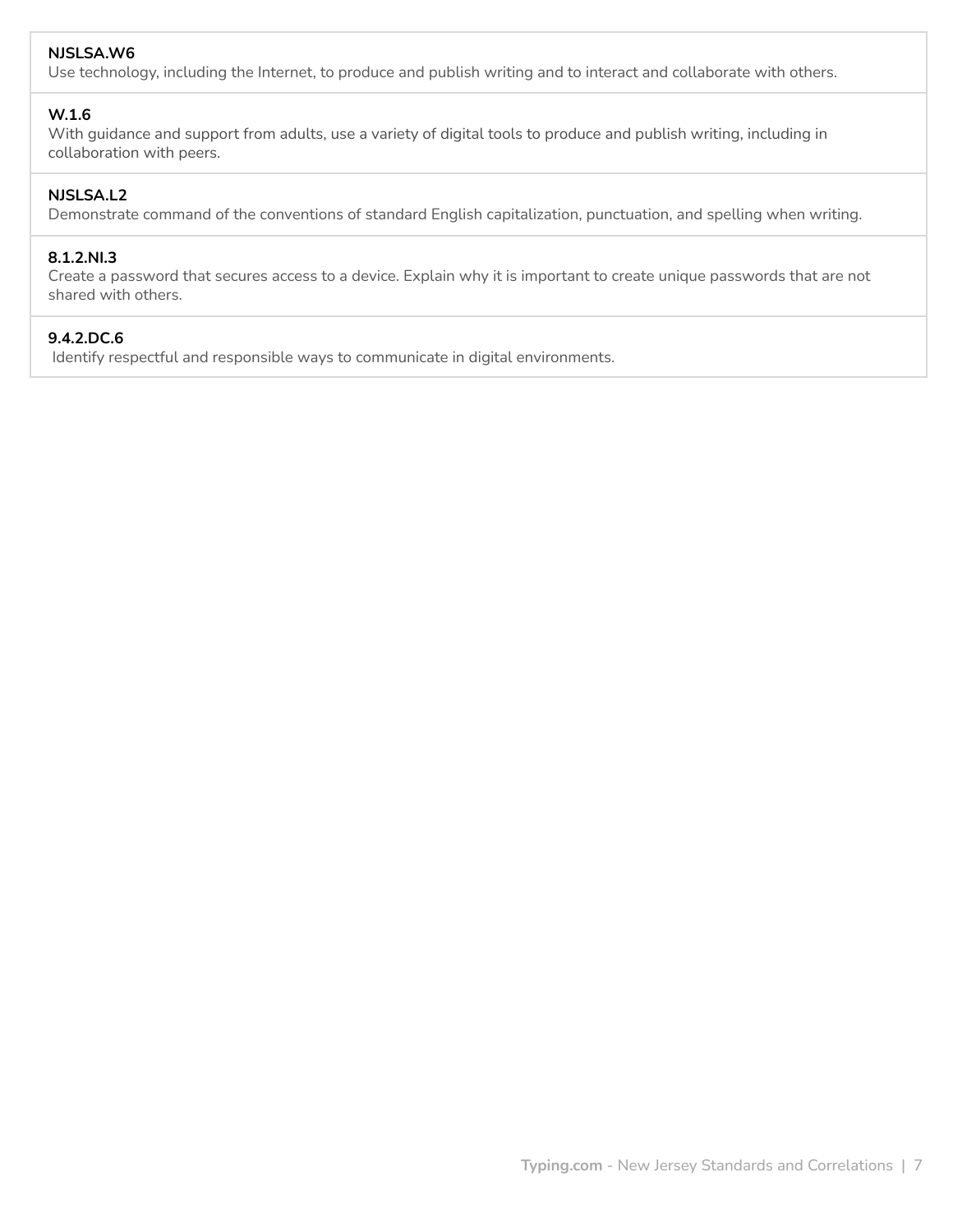<span id="page-7-0"></span>

# **Pre-Keyboarding**

#### **8.1.2.CS.1**

Select and operate computing devices that perform a variety of tasks accurately and quickly based on user needs and preferences.

#### **8.1.2.CS.2**

Explain the functions of common software and hardware components of computing systems.

#### **8.1.2.CS.3**

Describe basic hardware and software problems using accurate terminology.

## **Learn the Keys**

## **RF.2.3.A**

Decode regularly spelled two-syllable words with long vowels.

#### **RF.2.4.A**

Read grade-level text with purpose and understanding.

#### **NJSLSA.W6**

Use technology, including the Internet, to produce and publish writing and to interact and collaborate with others.

## **W.2.6**

With guidance and support from adults, use a variety of digital tools to produce and publish writing, including in collaboration with peers.

# **Punctuation & Numbers**

# **RF.2.3.A**

B. Decode regularly spelled two-syllable words with long vowels.

# **RF.2.4.A**

Read grade-level text with purpose and understanding.

#### **NJSLSA.W6**

Use technology, including the Internet, to produce and publish writing and to interact and collaborate with others.

## **W.2.6**

With guidance and support from adults, use a variety of digital tools to produce and publish writing, including in collaboration with peers.

#### **NJSLSA.L2**

Demonstrate command of the conventions of standard English capitalization, punctuation, and spelling when writing.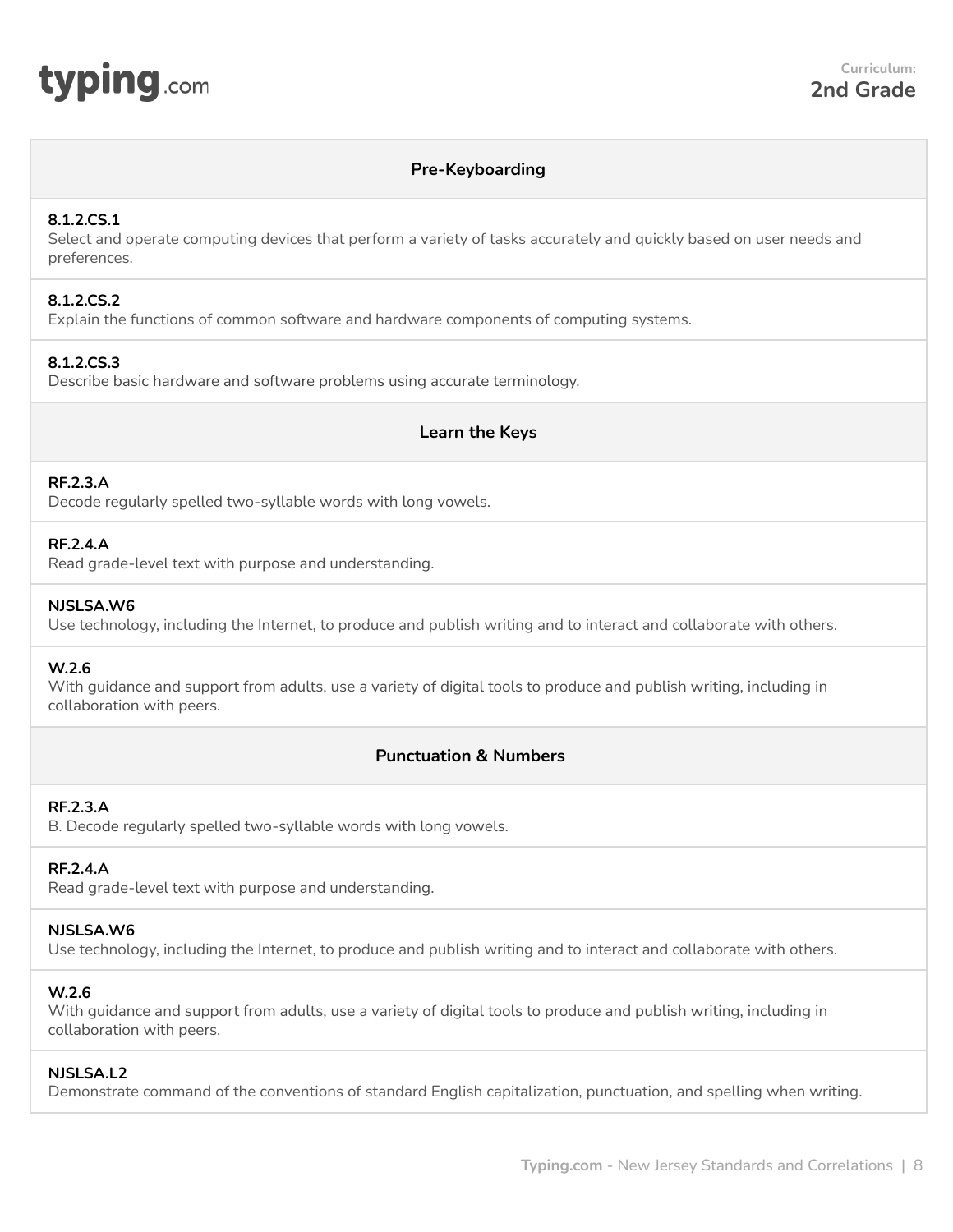# **Cross-Curricular Typing**

#### **RF.2.3.A**

B. Decode regularly spelled two-syllable words with long vowels.

## **RF.2.4.A**

Read grade-level text with purpose and understanding.

## **NJSLSA.W6**

Use technology, including the Internet, to produce and publish writing and to interact and collaborate with others.

## **W.2.6**

With guidance and support from adults, use a variety of digital tools to produce and publish writing, including in collaboration with peers.

## **NJSLSA.L2**

Demonstrate command of the conventions of standard English capitalization, punctuation, and spelling when writing.

# **Digital Citizenship & Communication**

## **RF.2.3.A**

Decode regularly spelled two-syllable words with long vowels.

## **RF.2.4.A**

Read grade-level text with purpose and understanding.

## **NJSLSA.W6**

Use technology, including the Internet, to produce and publish writing and to interact and collaborate with others.

#### **W.2.6**

With guidance and support from adults, use a variety of digital tools to produce and publish writing, including in collaboration with peers.

## **NJSLSA.L2**

Demonstrate command of the conventions of standard English capitalization, punctuation, and spelling when writing.

## **8.1.2.NI.3**

Create a password that secures access to a device. Explain why it is important to create unique passwords that are not shared with others.

## **9.4.2.DC.3**

Explain how to be safe online and follow safe practices when using the internet

## **9.4.2.DC.4**

Compare information that should be kept private to information that might be made public.

## **9.4.2.DC.6**

Identify respectful and responsible ways to communicate in digital environments.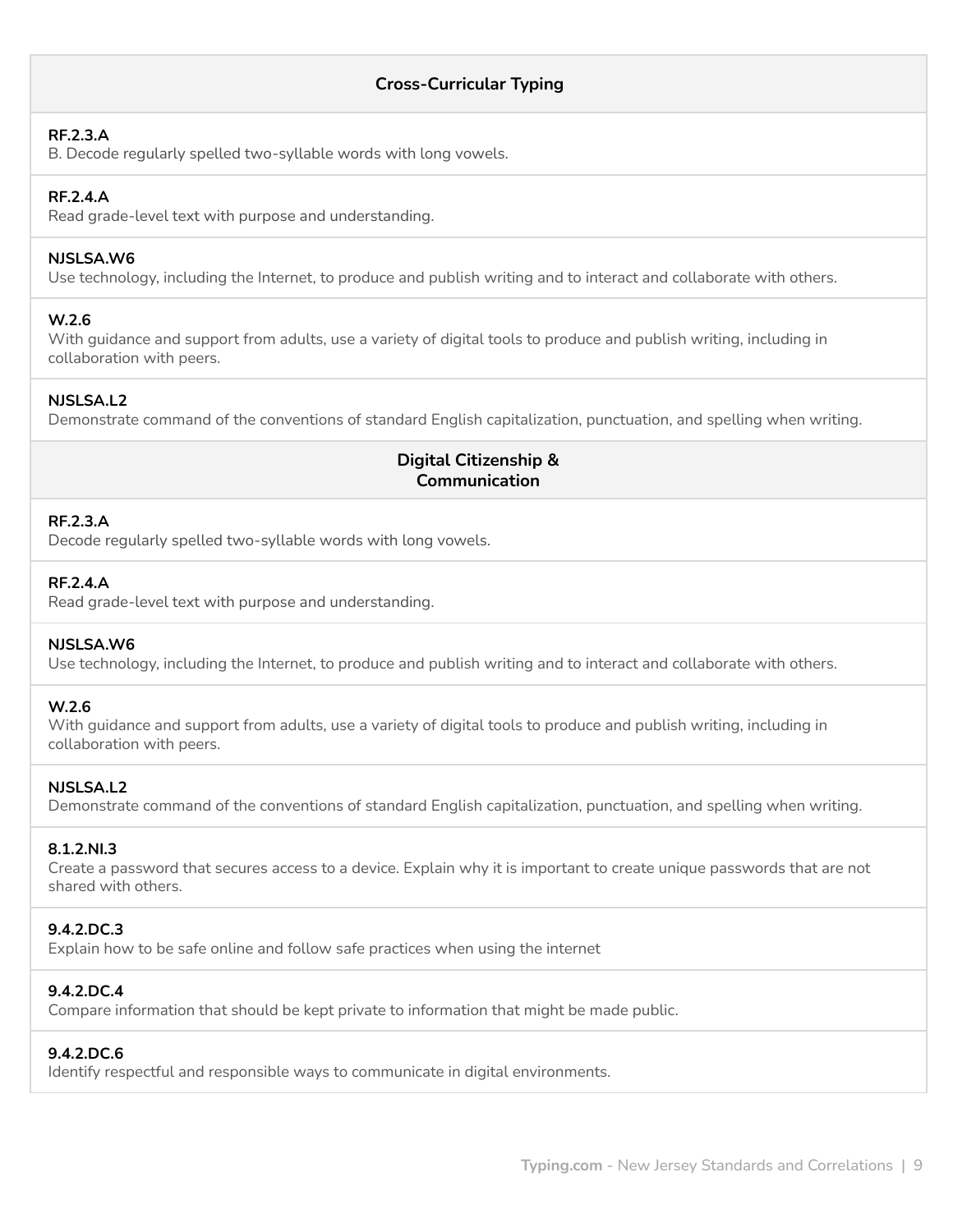## **Creative Writing**

#### **RF.2.3.A**

B. Decode regularly spelled two-syllable words with long vowels.

#### **RF.2.4.A**

Read grade-level text with purpose and understanding.

#### **NJSLSA.W3**

Write narratives to develop real or imagined experiences or events using effective technique, well-chosen details, and well-structured event sequences.

#### **NJSLSA.W4**

Produce clear and coherent writing in which the development, organization, and style are appropriate to task, purpose, and audience.

## **NJSLSA.W6**

Use technology, including the Internet, to produce and publish writing and to interact and collaborate with others.

#### **W.2.1**

Write opinion pieces in which they introduce the topic or book they are writing about, state an opinion, supply reasons that support the opinion, use linking words (e.g., *because*, *and*, *also*) to connect opinion and reasons, and provide a concluding statement or section.

#### **W.2.3**

Write narratives in which they recount a well-elaborated event or short sequence of events, include details to describe actions, thoughts, and feelings, use temporal words to signal event order, and provide a sense of closure.

#### **W.2.6**

With guidance and support from adults, use a variety of digital tools to produce and publish writing, including in collaboration with peers.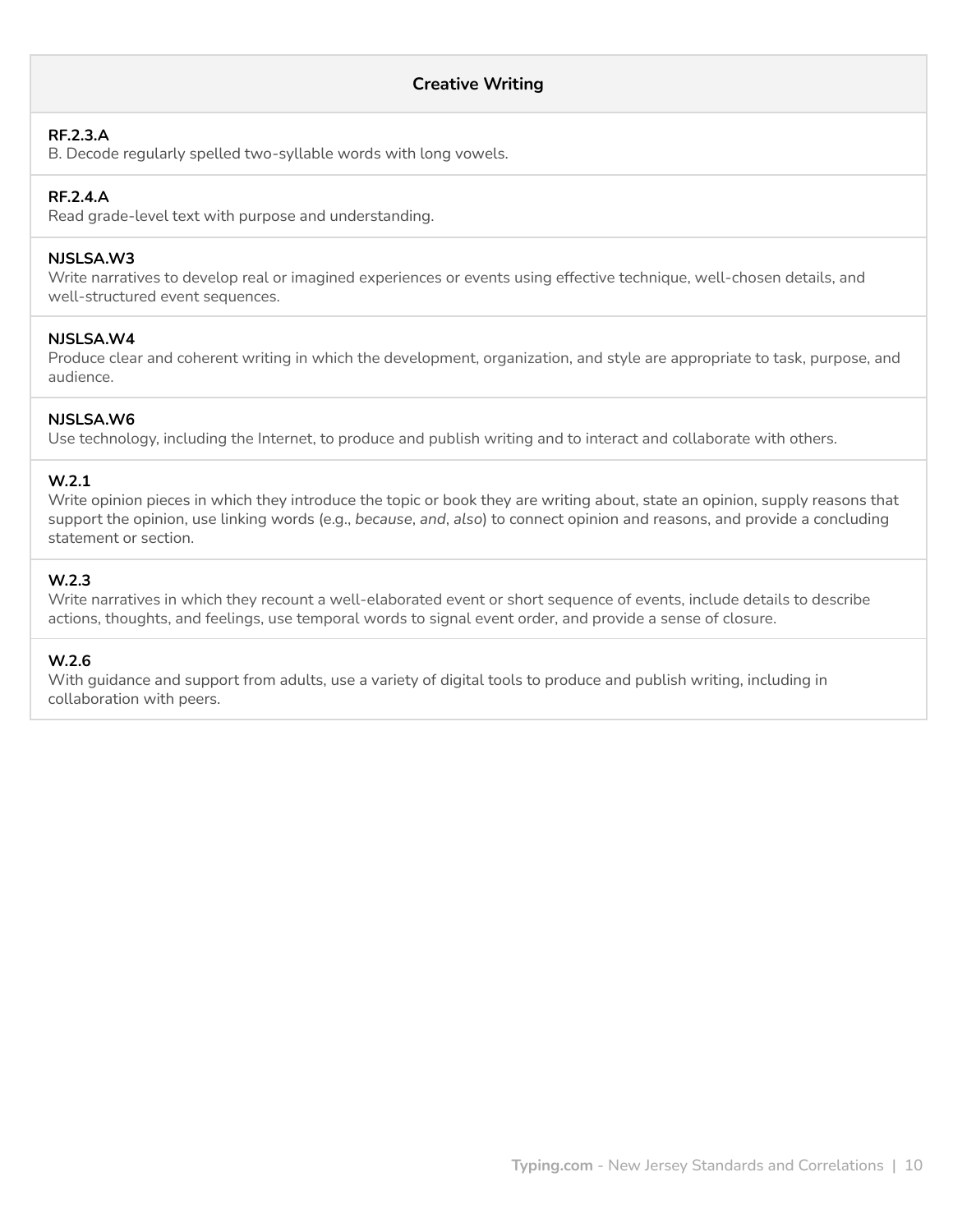<span id="page-10-0"></span>

## **Pre-Keyboarding**

## **8.1.5.CS.1**

Model how computing devices connect to other components to form a system.

#### **8.1.5.CS.2**

Model how computer software and hardware work together as a system to accomplish tasks.

# **Learn the Keys**

## **RF.3.3 A-D**

Know and apply grade-level phonics and word analysis skills in decoding words.

#### **NJSLSA.W6**

Use technology, including the Internet, to produce and publish writing and to interact and collaborate with others.

## **W.3.6**

With guidance and support from adults, use technology to produce and publish writing (using keyboarding skills) as well as to interact and collaborate with others.

# **Punctuation & Advanced Keys**

## **RF.3.3 A-D**

Know and apply grade-level phonics and word analysis skills in decoding and encoding words.

## **RF.3.4.A**

Read grade-level text with purpose and understanding.

## **NJSLSA.W6**

Use technology, including the Internet, to produce and publish writing and to interact and collaborate with others.

## **W.3.6**

With guidance and support from adults, use technology to produce and publish writing (using keyboarding skills) as well as to interact and collaborate with others.

## **NJSLSA.L2.**

Demonstrate command of the conventions of standard English capitalization, punctuation, and spelling when writing.

## **L.3.2.A-D**

Demonstrate command of the conventions of standard English capitalization, punctuation, and spelling when writing.

# **Cross-Curricular Typing**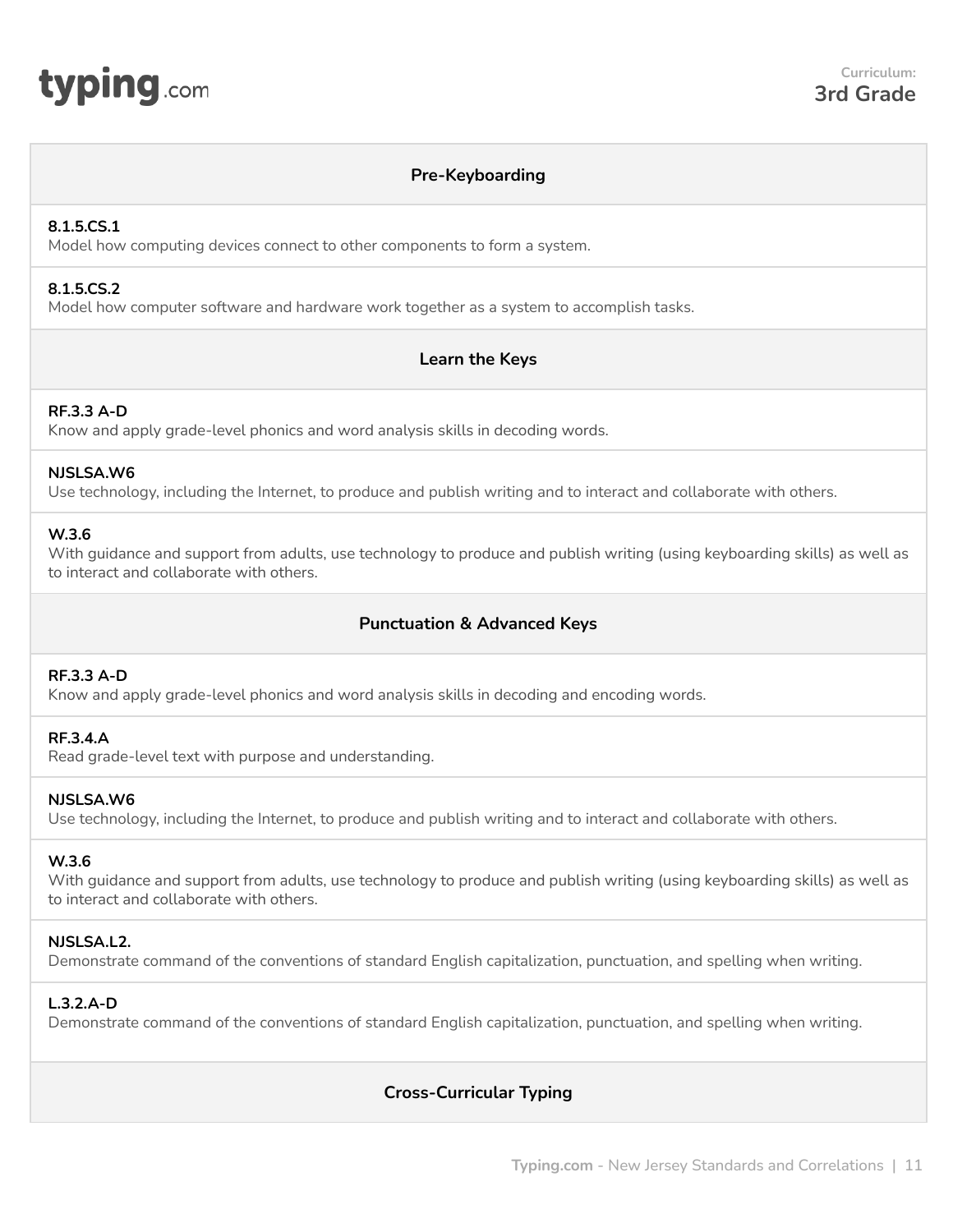## **NJSLSA.R4**

Interpret words and phrases as they are used in a text, including determining technical, connotative, and figurative meanings, and analyze how specific word choices shape meaning or tone.

#### **RF.3.3 A-D**

Know and apply grade-level phonics and word analysis skills in decoding and encoding words.

#### **RF.3.4.A**

Read grade-level text with purpose and understanding.

#### **NJSLSA.W6**

Use technology, including the Internet, to produce and publish writing and to interact and collaborate with others.

#### **W.3.6**

With guidance and support from adults, use technology to produce and publish writing (using keyboarding skills) as well as to interact and collaborate with others.

#### **NJSLSA.L2**

Demonstrate command of the conventions of standard English capitalization, punctuation, and spelling when writing.

#### **NJSLSA.L4**

Determine or clarify the meaning of unknown and multiple-meaning words and phrases by using context clues, analyzing meaningful word parts, and consulting general and specialized reference materials, as appropriate.

## **L.3.1.B**

Form and use regular and irregular plural nouns.

## **L.3.2.A-G**

Demonstrate command of the conventions of standard English capitalization, punctuation, and spelling when writing.

## **L.3.4.A-D**

Determine or clarify the meaning of unknown and multiple-meaning words and phrases based on grade 3 reading and content, choosing flexibly from a range of strategies.

# **Digital Citizenship & Communication**

## **RF.3.4.A**

Read grade-level text with purpose and understanding.

#### **NJSLSA.W6**

Use technology, including the Internet, to produce and publish writing and to interact and collaborate with others.

#### **W.3.6**

With guidance and support from adults, use technology to produce and publish writing (using keyboarding skills) as well as to interact and collaborate with others.

#### **NJSLSA.L2**

Demonstrate command of the conventions of standard English capitalization, punctuation, and spelling when writing.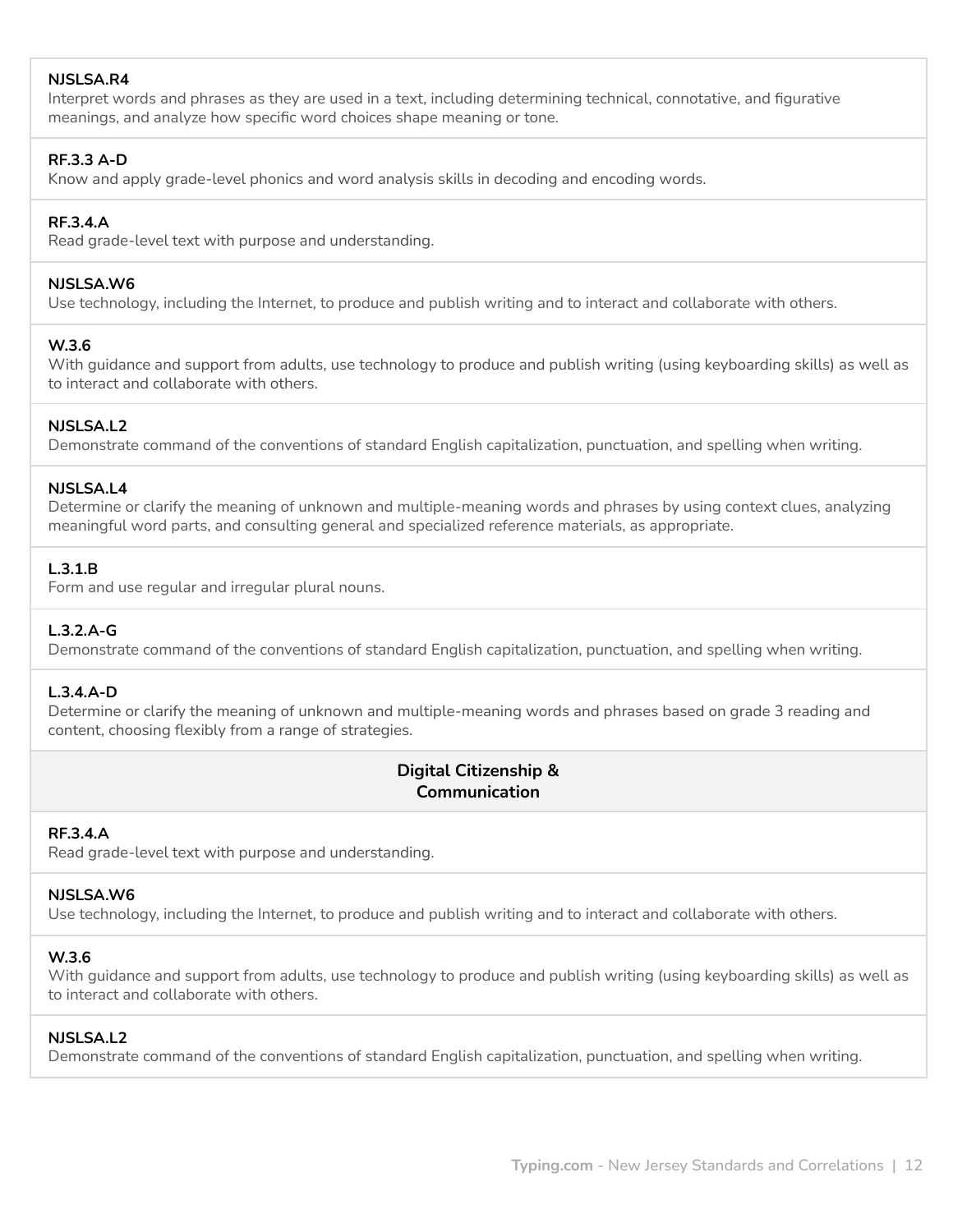## **8.1.5.NI.2**

Describe physical and digital security measures for protecting sensitive personal information.

#### **9.4.5.DC.4**

Model safe, legal, and ethical behavior when using online or offline technology

## **Creative Writing**

#### **NJSLSA.W1**

Write arguments to support claims in an analysis of substantive topics or texts, using valid reasoning and relevant and sufficient evidence.

#### **NJSLSA.W3**

Write narratives to develop real or imagined experiences or events using effective technique, well-chosen details, and well-structured event sequences.

#### **NJSLSA.W6**

Use technology, including the Internet, to produce and publish writing and to interact and collaborate with others.

## **W.3.1 A-D**

Write opinion pieces on topics or texts, supporting a point of view with reasons.

#### **W.3.2 A-D**

Write informative/explanatory texts to examine a topic and convey ideas and information clearly.

## **W.3.3 A-D**

Write narratives to develop real or imagined experiences or events using effective technique, descriptive details, and clear event sequences.

#### **W.3.6**

With guidance and support from adults, use technology to produce and publish writing (using keyboarding skills) as well as to interact and collaborate with others.

## **W.3.10**

Write routinely over extended time frames (time for research, reflection, and revision) and shorter time frames (a single sitting or a day or two) for a range of discipline-specific tasks, purposes, and audiences.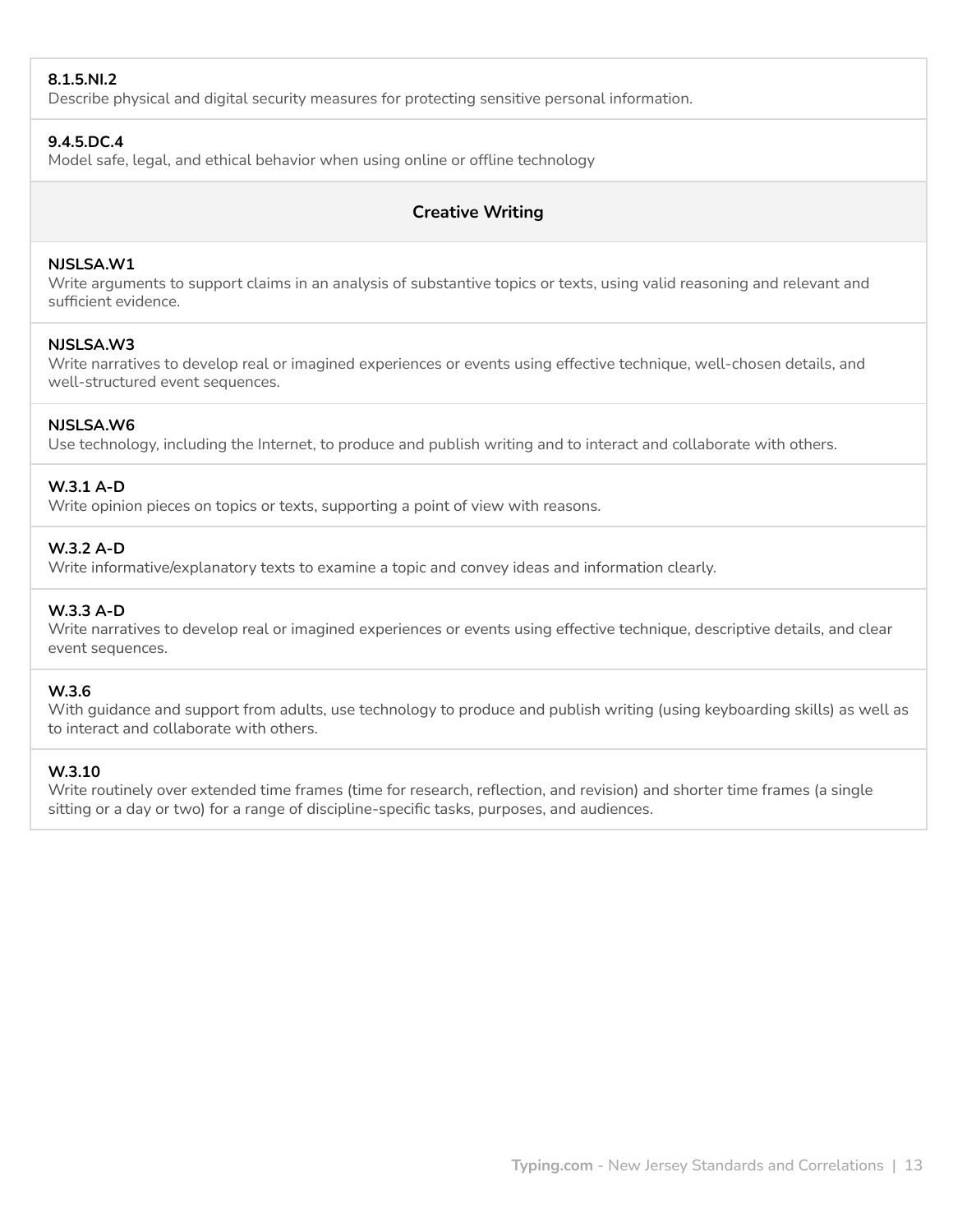<span id="page-13-0"></span>

## **Pre-Keyboarding**

#### **8.1.5.CS.1**

Model how computing devices connect to other components to form a system.

## **8.1.5.CS.2**

Model how computer software and hardware work together as a system to accomplish tasks.

## **Learn the Keys**

#### **RF.4.4.A**

Read grade-level text with purpose and understanding.

#### **NJSLSA.W6**

Use technology, including the Internet, to produce and publish writing and to interact and collaborate with others.

#### **W.4.6**

With some guidance and support from adults, use technology, including the Internet, to produce and publish writing as well as to interact and collaborate with others; demonstrate sufficient command of keyboarding skills to type a minimum of one page in a single sitting.

# **Punctuation & Advanced Keys**

#### **RF.4.3**

Know and apply grade-level phonics and word analysis skills in decoding and encoding words.

## **RF.4.4.A**

Read grade-level text with purpose and understanding.

#### **NJSLSA.W6**

Use technology, including the Internet, to produce and publish writing and to interact and collaborate with others.

#### **W.4.6**

With some guidance and support from adults, use technology, including the Internet, to produce and publish writing as well as to interact and collaborate with others; demonstrate sufficient command of keyboarding skills to type a minimum of one page in a single sitting.

#### **NJSLSA.L2**

Demonstrate command of the conventions of standard English capitalization, punctuation, and spelling when writing.

## **L.4.2.A-D**

Demonstrate command of the conventions of standard English capitalization, punctuation, and spelling when writing.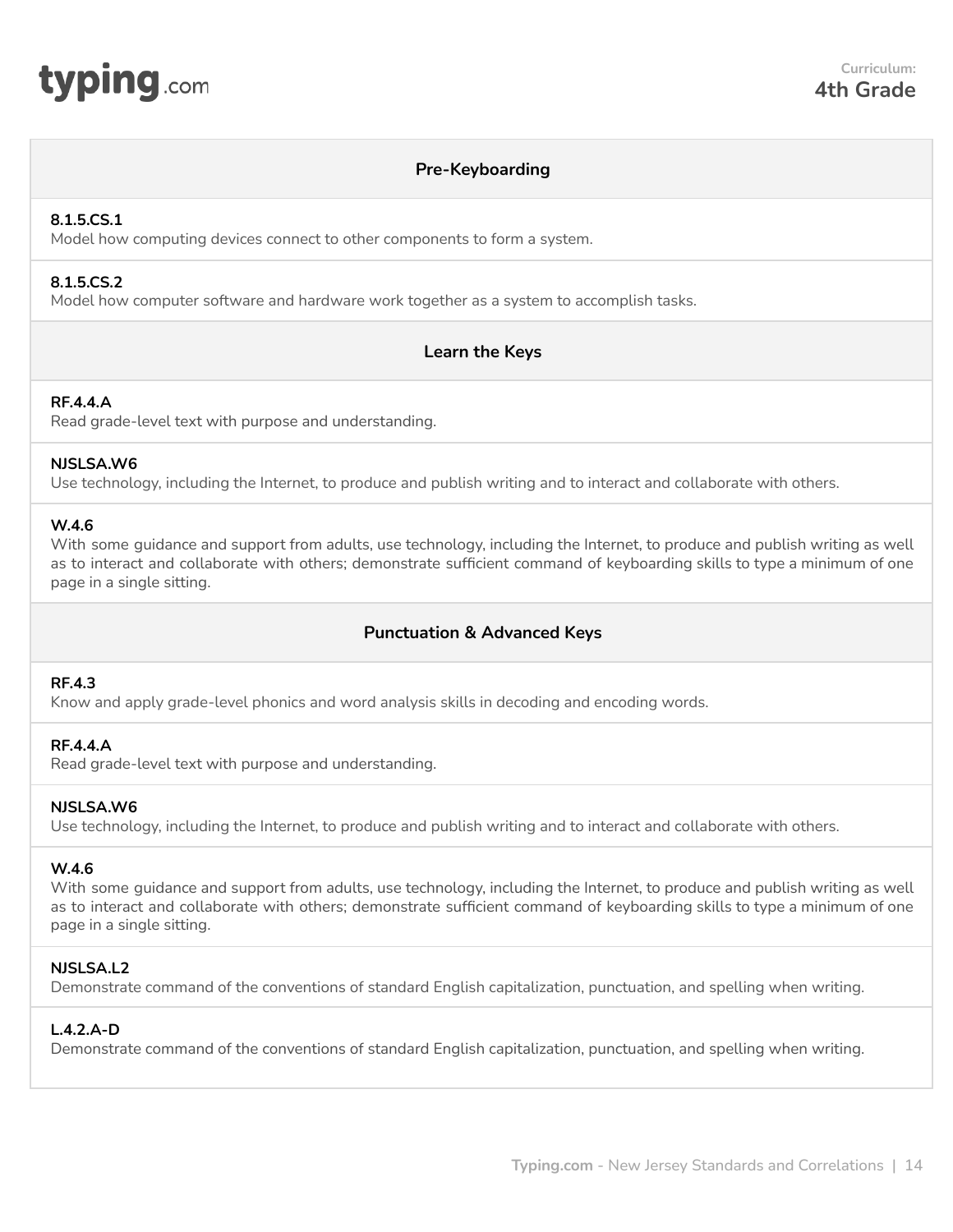# **Cross-Curricular Typing**

#### **NJSLSA.R2**

Determine central ideas or themes of a text and analyze their development; summarize the key supporting details and ideas.

## **NJSLSA.R10**

Read and comprehend complex literary and informational texts independently and proficiently with scaffolding as needed.

# **RL.4.2**

Determine a theme of a story, drama, or poem from details in the text; summarize the text.

## **RI.4.2**

Determine the main idea of a text and explain how it is supported by key details; summarize the text.

## **RF.4.3**

Know and apply grade-level phonics and word analysis skills in decoding and encoding words.

## **RF.4.4.A**

Read grade-level text with purpose and understanding.

#### **NJSLSA.W6**

Use technology, including the Internet, to produce and publish writing and to interact and collaborate with others.

## **W.4.6**

With some guidance and support from adults, use technology, including the Internet, to produce and publish writing as well as to interact and collaborate with others; demonstrate sufficient command of keyboarding skills to type a minimum of one page in a single sitting.

## **NJSLSA.L2**

Demonstrate command of the conventions of standard English capitalization, punctuation, and spelling when writing.

## **NJSLSA.L4**

Determine or clarify the meaning of unknown and multiple-meaning words and phrases by using context clues, analyzing meaningful word parts, and consulting general and specialized reference materials, as appropriate.

# **L.4.2.A-D**

Demonstrate command of the conventions of standard English capitalization, punctuation, and spelling when writing.

## **L.4.4.A-C**

Determine or clarify the meaning of unknown and multiple-meaning words and phrases based on grade 4 reading and content, choosing flexibly from a range of strategies.

## **L.4.5.A**

Demonstrate understanding of figurative language, word relationships, and nuances in word meanings.

# **Digital Citizenship & Communication**

## **RF.4.3**

Know and apply grade-level phonics and word analysis skills in decoding and encoding words.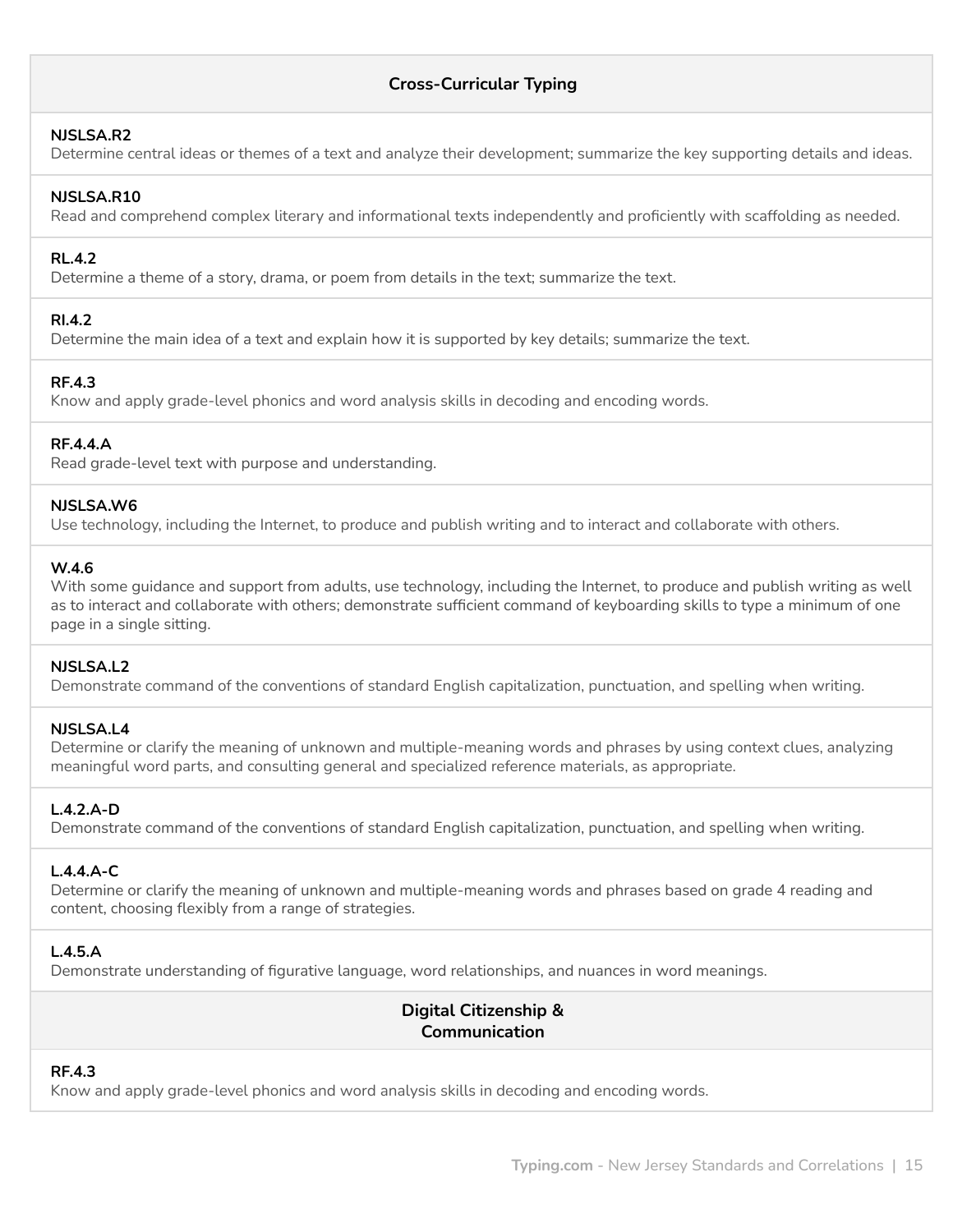# **RF.4.4.A**

Read grade-level text with purpose and understanding.

## **NJSLSA.W6**

Use technology, including the Internet, to produce and publish writing and to interact and collaborate with others.

# **W.4.6**

With some guidance and support from adults, use technology, including the Internet, to produce and publish writing as well as to interact and collaborate with others; demonstrate sufficient command of keyboarding skills to type a minimum of one page in a single sitting.

## **NJSLSA.L2**

Demonstrate command of the conventions of standard English capitalization, punctuation, and spelling when writing.

## **L.4.2.A-D**

Demonstrate command of the conventions of standard English capitalization, punctuation, and spelling when writing.

## **8.1.5.NI.2**

Describe physical and digital security measures for protecting sensitive personal information.

## **9.4.5.DC.4**

Model safe, legal, and ethical behavior when using online or offline technology.

# **Creative Writing**

## **RF.4.4.A**

Read grade-level text with purpose and understanding.

## **NJSLSA.W1**

Write arguments to support claims in an analysis of substantive topics or texts, using valid reasoning and relevant and sufficient evidence.

## **NJSLSA.W3**

Write narratives to develop real or imagined experiences or events using effective technique, well-chosen details, and well-structured event sequences.

## **NJSLSA.W6**

Use technology, including the Internet, to produce and publish writing and to interact and collaborate with others.

## **W.4.1.A-D**

Write opinion pieces on topics or texts, supporting a point of view with reasons and information.

## **W.4.2.A-E**

Write informative/explanatory texts to examine a topic and convey ideas and information clearly.

## **W.4.3.A-E**

Write narratives to develop real or imagined experiences or events using effective technique, descriptive details, and clear event sequences.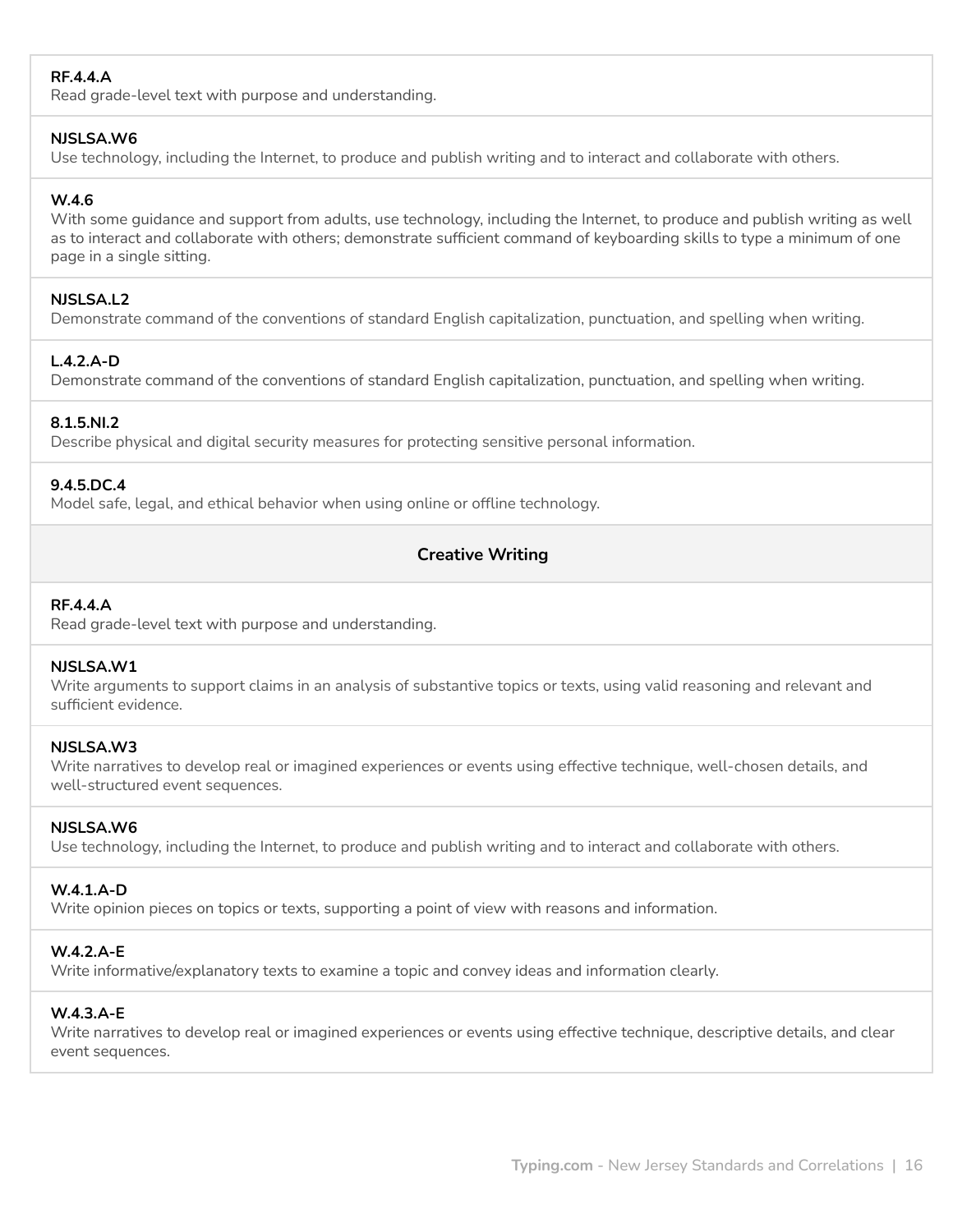# **W.4.6**

With some guidance and support from adults, use technology, including the Internet, to produce and publish writing as well as to interact and collaborate with others; demonstrate sufficient command of keyboarding skills to type a minimum of one page in a single sitting.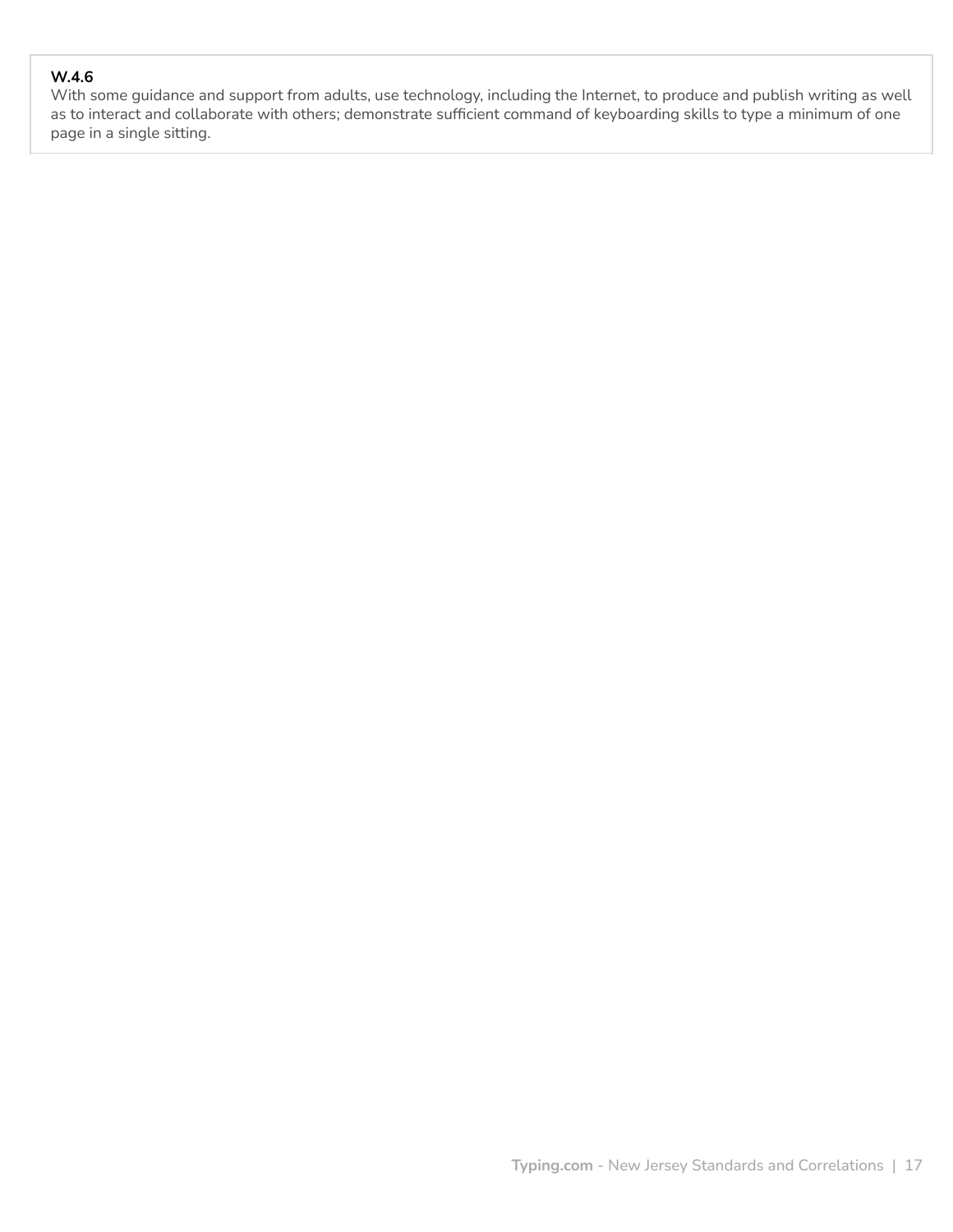<span id="page-17-0"></span>

## **Pre-Keyboarding**

#### **8.1.5.CS.1**

Model how computing devices connect to other components to form a system.

#### **8.1.5.CS.2**

Model how computer software and hardware work together as a system to accomplish tasks.

# **Learn the Keys**

## **RF.5.4.A**

Read grade-level text with purpose and understanding.

#### **NJSLSA.W6**

Use technology, including the Internet, to produce and publish writing and to interact and collaborate with others.

#### **W.5.6**

With some quidance and support from adults, use technology, including the Internet, to produce and publish writing as well as to interact and collaborate with others; demonstrate sufficient command of keyboarding skills to type a minimum of two pages in a single sitting.

# **Punctuation & Advanced Keys**

## **RF.5.4.A**

Read grade-level text with purpose and understanding.

## **NJSLSA.W6**

Use technology, including the Internet, to produce and publish writing and to interact and collaborate with others.

#### **W.5.6**

With some guidance and support from adults, use technology, including the Internet, to produce and publish writing as well as to interact and collaborate with others; demonstrate sufficient command of keyboarding skills to type a minimum of two pages in a single sitting.

## **NJSLSA.L2**

Demonstrate command of the conventions of standard English capitalization, punctuation, and spelling when writing.

## **L.5.2.A**

Use punctuation to separate items in a series.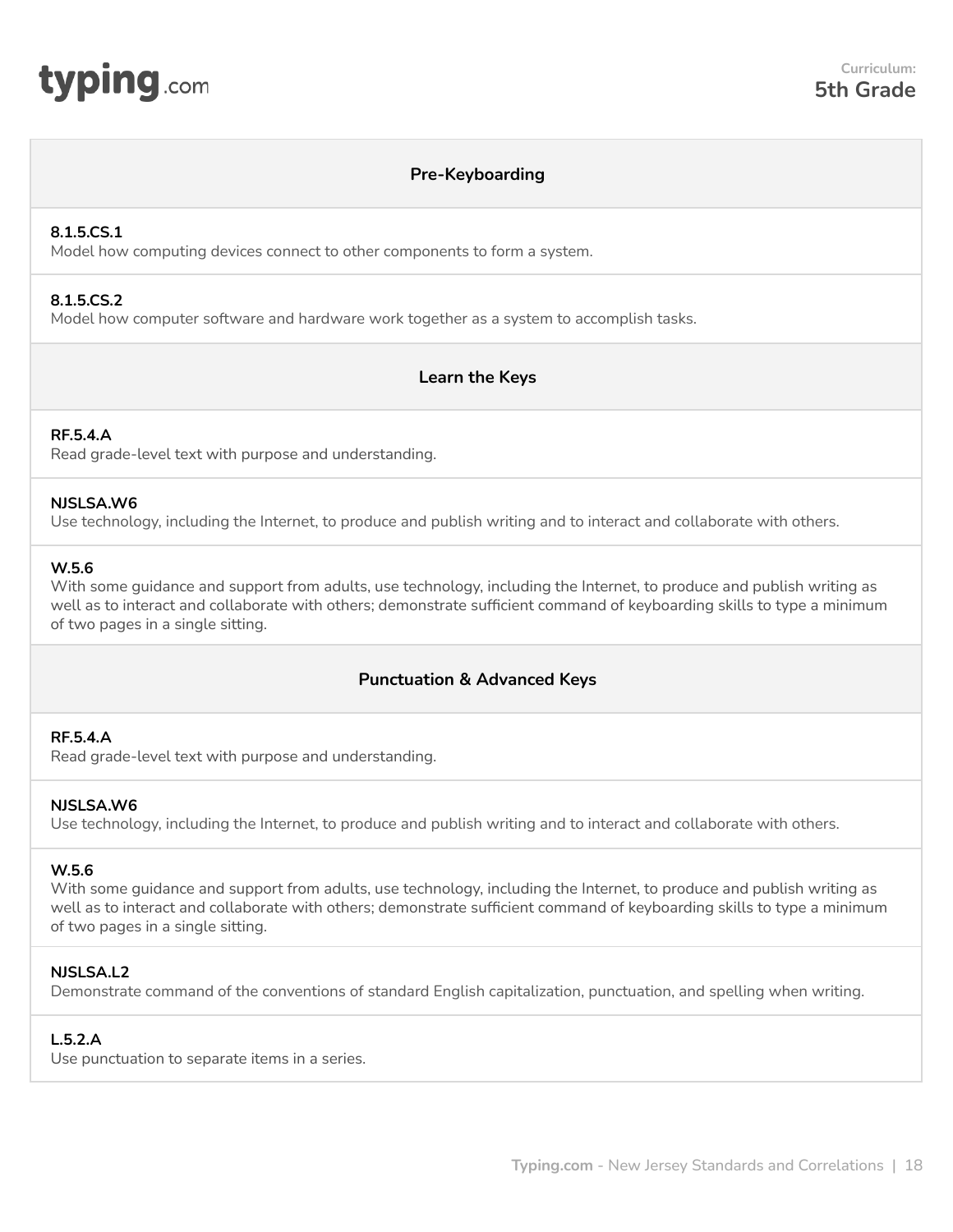# **Cross-Curricular Typing**

#### **NJSLSA.R2**

Determine central ideas or themes of a text and analyze their development; summarize the key supporting details and ideas**.**

#### **NJSLSA.R10**

Read and comprehend complex literary and informational texts independently and proficiently with scaffolding as needed.

#### **RL.5.4**

Determine the meaning of words and phrases as they are used in a text, including figurative language such as metaphors and similes.

#### **RI.5.2**

Determine two or more main ideas of a text and explain how they are supported by key details; summarize the text.

#### **RF.5.3**

Know and apply grade-level phonics and word analysis skills in decoding and encoding words.

#### **RF.5.4.A**

Read grade-level text with purpose and understanding.

#### **NJSLSA.W6**

Use technology, including the Internet, to produce and publish writing and to interact and collaborate with others.

## **W.5.6**

With some quidance and support from adults, use technology, including the Internet, to produce and publish writing as well as to interact and collaborate with others; demonstrate sufficient command of keyboarding skills to type a minimum of two pages in a single sitting.

#### **NJSLSA.L2**

Demonstrate command of the conventions of standard English capitalization, punctuation, and spelling when writing.

#### **NJSLSA.L4**

Determine or clarify the meaning of unknown and multiple-meaning words and phrases by using context clues, analyzing meaningful word parts, and consulting general and specialized reference materials, as appropriate.

#### **L.5.4.A-C**

Determine or clarify the meaning of unknown and multiple-meaning words and phrases based on grade 5 reading and content, choosing flexibly from a range of strategies.

#### **L.5.5.A-C**

Demonstrate understanding of figurative language, word relationships, and nuances in word meanings.

# **Digital Citizenship & Communication**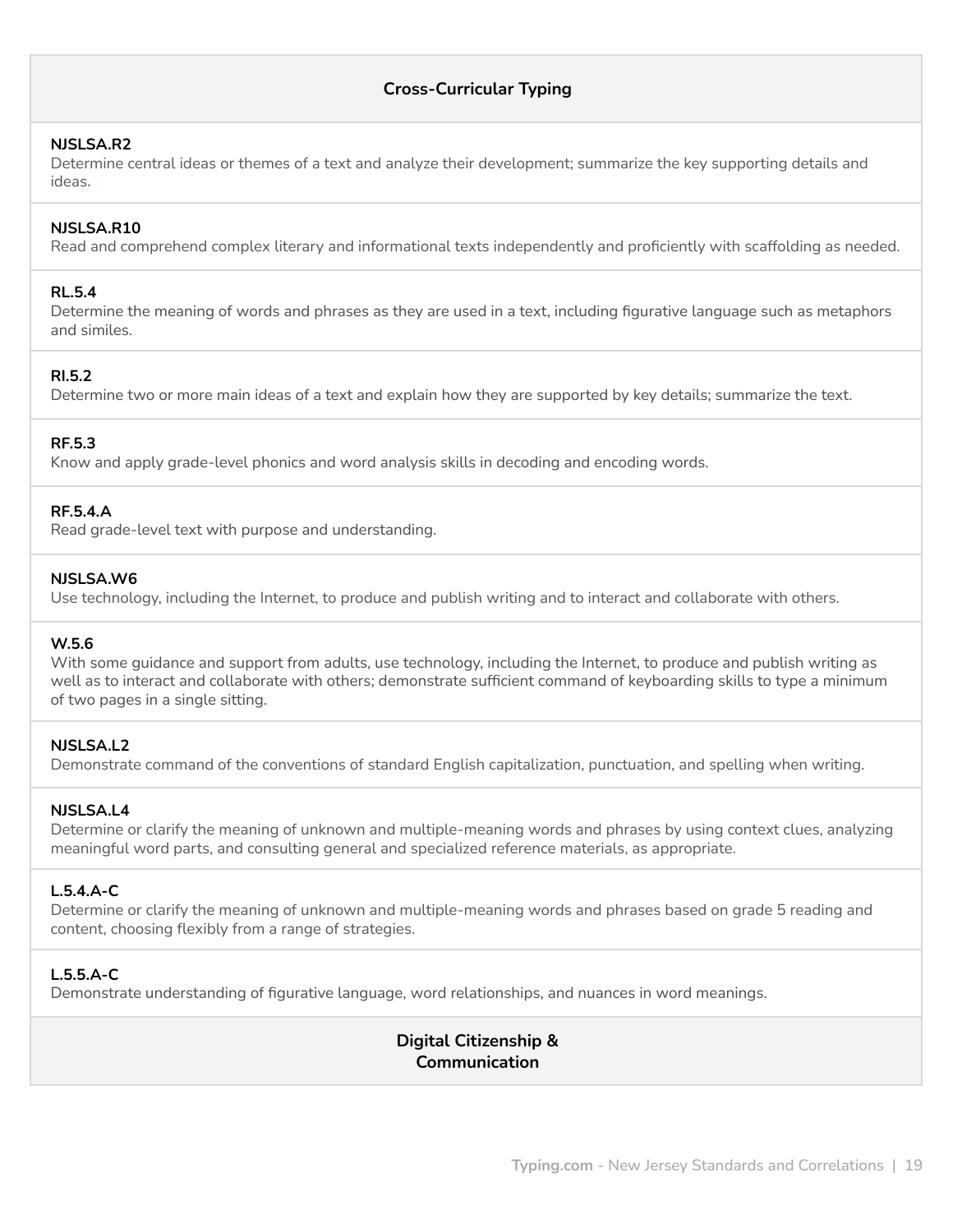## **RF.5.4.A**

Read grade-level text with purpose and understanding.

#### **NJSLSA.W6**

Use technology, including the Internet, to produce and publish writing and to interact and collaborate with others.

## **W.5.6**

With some guidance and support from adults, use technology, including the Internet, to produce and publish writing as well as to interact and collaborate with others; demonstrate sufficient command of keyboarding skills to type a minimum of two pages in a single sitting.

## **NJSLSA.L2**

Demonstrate command of the conventions of standard English capitalization, punctuation, and spelling when writing.

# **9.4.5.DC.4**

Model safe, legal, and ethical behavior when using online or offline technology

## **9.4.5.DC.4**

Model safe, legal, and ethical behavior when using online or offline technology

## **9.4.5.DC.7**

Explain how posting and commenting in social spaces can have positive or negative consequences.

# **Creative Writing**

## **RF.5.4.A**

Read grade-level text with purpose and understanding.

## **NJSLSA.W1**

Write arguments to support claims in an analysis of substantive topics or texts, using valid reasoning and relevant and sufficient evidence.

## **NJSLSA.W3**

Write narratives to develop real or imagined experiences or events using effective technique, well-chosen details, and well-structured event sequences.

## **NJSLSA.W6**

Use technology, including the Internet, to produce and publish writing and to interact and collaborate with others.

## **W.5.1.A-D**

Write opinion pieces on topics or texts, supporting a point of view with reasons and information.

## **W.5.3.A-E**

Write narratives to develop real or imagined experiences or events using effective technique, descriptive details, and clear event sequences.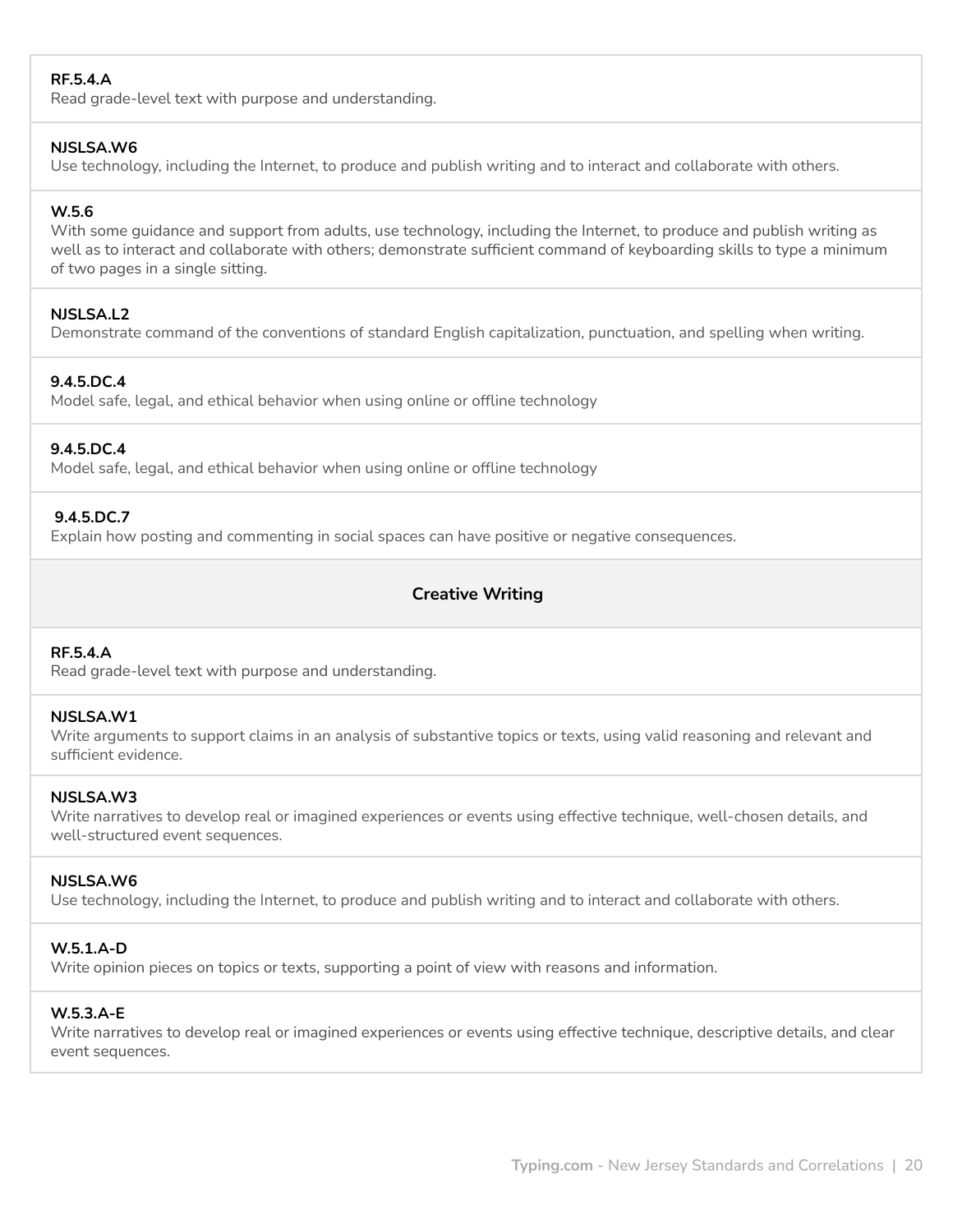# **W.5.6**

With some guidance and support from adults, use technology, including the Internet, to produce and publish writing as well as to interact and collaborate with others; demonstrate sufficient command of keyboarding skills to type a minimum of two pages in a single sitting.

# **NJSLSA.L2**

Demonstrate command of the conventions of standard English capitalization, punctuation, and spelling when writing.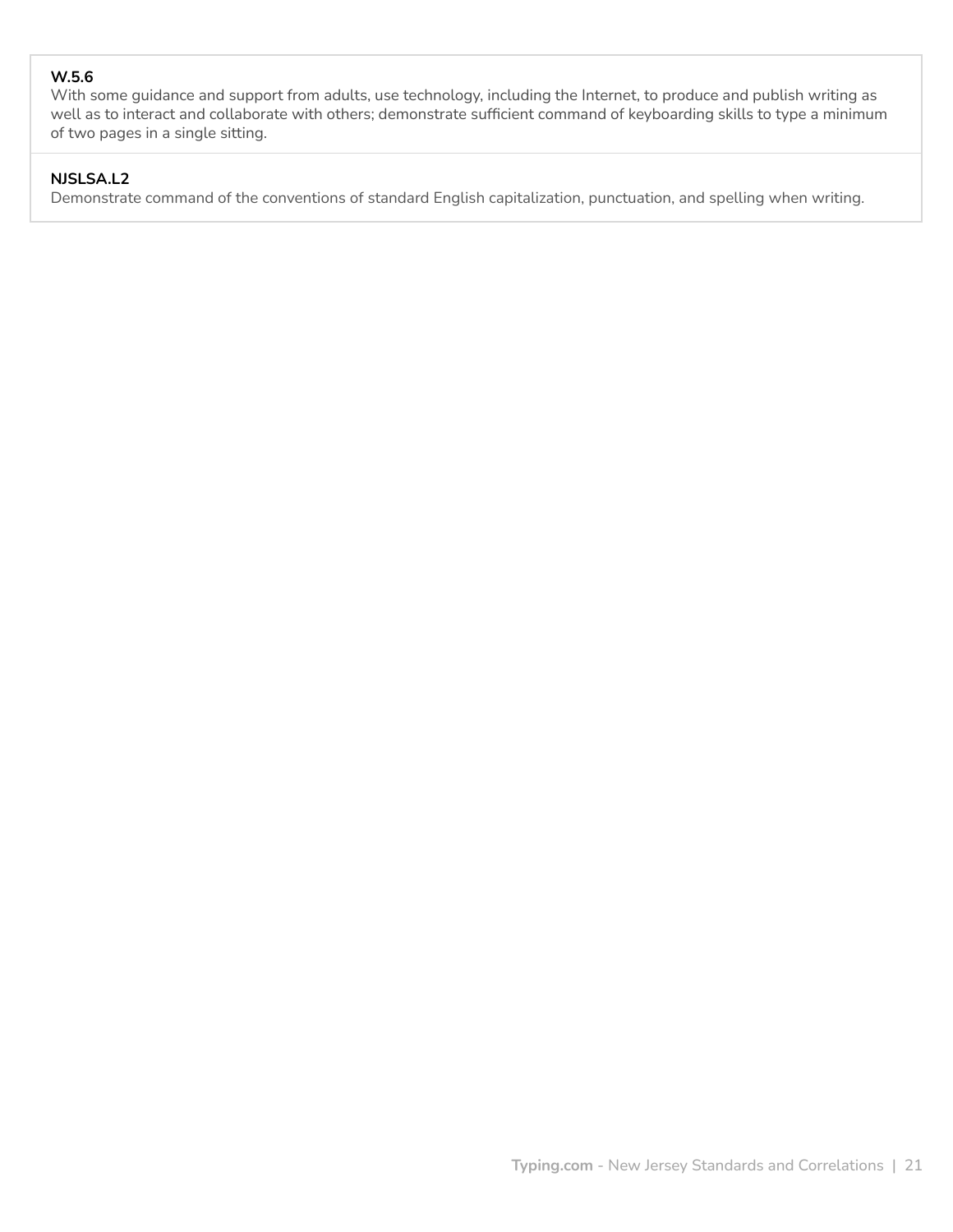# **Tech Readiness**

## **Learn the Keys**

#### <span id="page-21-0"></span>**NJSLSA.W6**

Use technology, including the Internet, to produce and publish writing and to interact and collaborate with others.

#### **W.6.6**

Use technology, including the Internet, to produce and publish writing as well as to interact and collaborate with others; demonstrate sufficient command of keyboarding skills to type a minimum of three pages in a single sitting.

# **Punctuation & Advanced Keys**

#### **NJSLSA.W6**

Use technology, including the Internet, to produce and publish writing and to interact and collaborate with others.

#### **W.6.6**

Use technology, including the Internet, to produce and publish writing as well as to interact and collaborate with others; demonstrate sufficient command of keyboarding skills to type a minimum of three pages in a single sitting.

#### **NJSLSA.L2**

Demonstrate command of the conventions of standard English capitalization, punctuation, and spelling when writing.

# **Cross-Curricular Typing**

#### **NJSLSA.R2**

Determine central ideas or themes of a text and analyze their development; summarize the key supporting details and ideas.

#### **NJSLSA.R4**

Interpret words and phrases as they are used in a text, including determining technical, connotative, and figurative meanings, and analyze how specific word choices shape meaning or tone.

#### **NJSLSA.R10**

Read and comprehend complex literary and informational texts independently and proficiently with scaffolding as needed.

#### **RI.6.2**

Determine a central idea of a text and how it is conveyed through particular details; provide a summary of the text distinct from personal opinions or judgments.

#### **RI.6.4**

Determine the meaning of words and phrases as they are used in a text, including figurative, connotative, and technical meanings.

#### **NJSLSA.W6**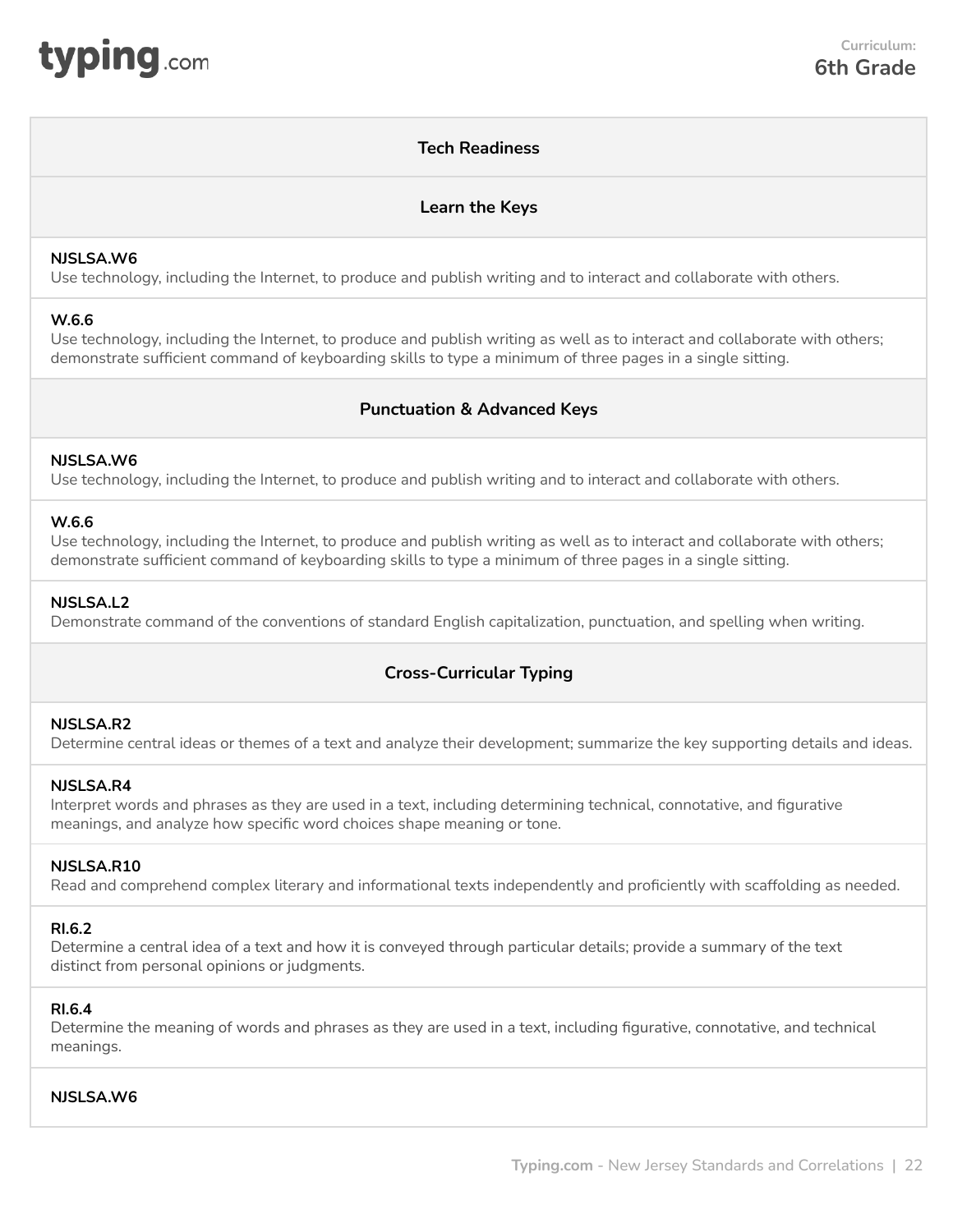Use technology, including the Internet, to produce and publish writing and to interact and collaborate with others.

#### **W.6.6**

Use technology, including the Internet, to produce and publish writing as well as to interact and collaborate with others; demonstrate sufficient command of keyboarding skills to type a minimum of three pages in a single sitting.

#### **NJSLSA.L2**

Demonstrate command of the conventions of standard English capitalization, punctuation, and spelling when writing.

#### **NJSLSA.L4**

Determine or clarify the meaning of unknown and multiple-meaning words and phrases by using context clues, analyzing meaningful word parts, and consulting general and specialized reference materials, as appropriate.

## **L.6.1.A**

Ensure that pronouns are in the proper case (subjective, objective, possessive).

## **L.6.4.A-D**

Determine or clarify the meaning of unknown and multiple-meaning words and phrases based on grade 6 reading and content, choosing flexibly from a range of strategies.

# **Digital Citizenship & Communication**

#### **NJSLSA.R10**

Read and comprehend complex literary and informational texts independently and proficiently with scaffolding as needed.

#### **NJSLSA.W6**

Use technology, including the Internet, to produce and publish writing and to interact and collaborate with others.

#### **W.6.6**

Use technology, including the Internet, to produce and publish writing as well as to interact and collaborate with others; demonstrate sufficient command of keyboarding skills to type a minimum of three pages in a single sitting.

#### **NJSLSA.L2**

Demonstrate command of the conventions of standard English capitalization, punctuation, and spelling when writing.

## **9.4.8.DC.3**

Describe tradeoffs between allowing information to be public (e.g., within online games) versus keeping information private and secure.

## **9.4.8.DC.4**

Explain how information shared digitally is public and can be searched, copied, and potentially seen by public audiences.

#### **9.4.8.DC.5**

Manage digital identity and practice positive online behavior to avoid inappropriate forms of self-disclosure.

# **Creative Writing**

#### **NJSLSA.W1**

Write arguments to support claims in an analysis of substantive topics or texts, using valid reasoning and relevant and sufficient evidence.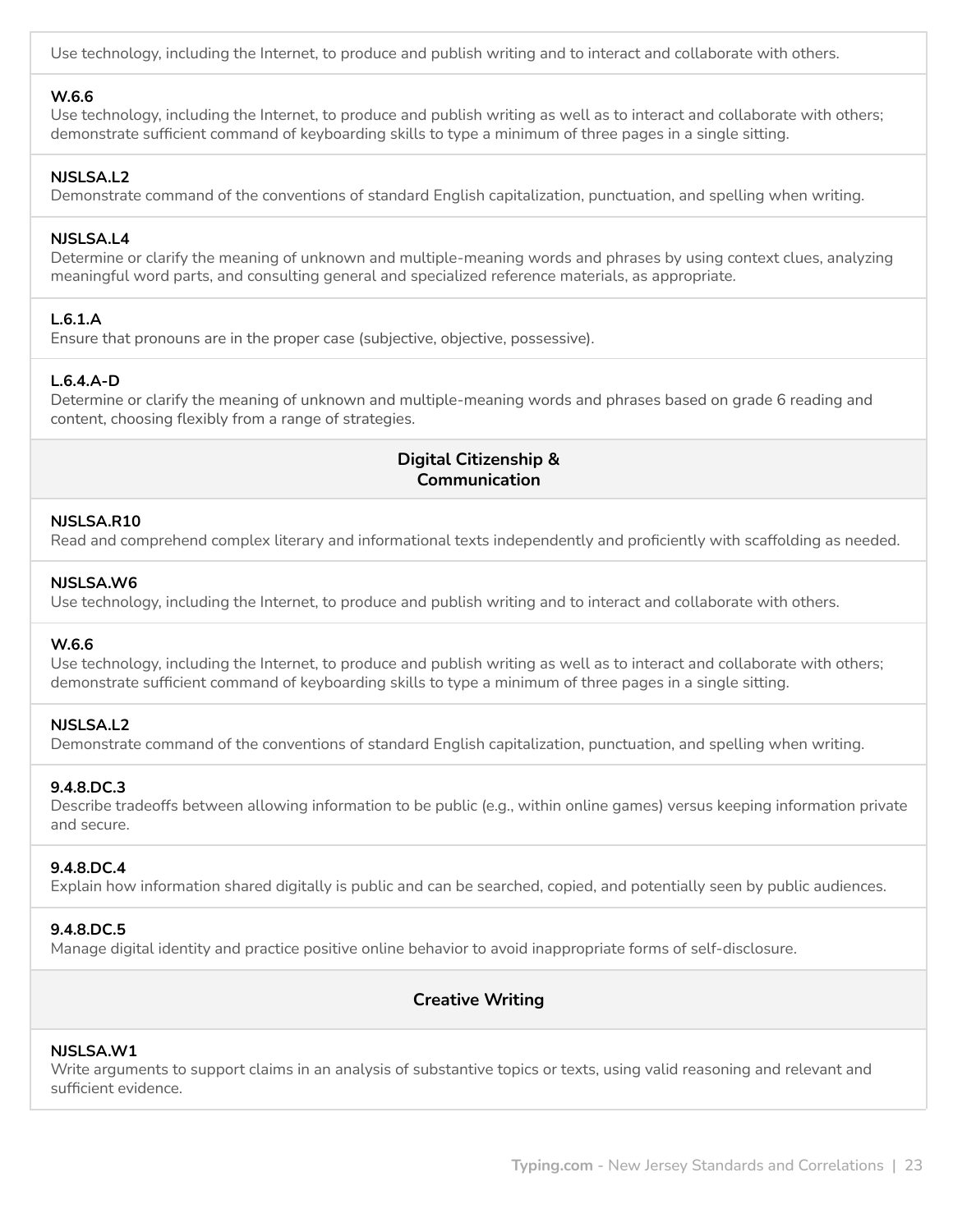## **NJSLSA.W3**

Write narratives to develop real or imagined experiences or events using effective technique, well-chosen details, and well-structured event sequences.

#### **NJSLSA.W6**

Use technology, including the Internet, to produce and publish writing and to interact and collaborate with others.

## **W.6.1.A-E**

Write arguments to support claims with clear reasons and relevant evidence.

#### **W.6.3.A-E**

Write narratives to develop real or imagined experiences or events using effective technique, relevant descriptive details, and well-structured event sequences.

#### **W.6.6**

Use technology, including the Internet, to produce and publish writing as well as to interact and collaborate with others; demonstrate sufficient command of keyboarding skills to type a minimum of three pages in a single sitting.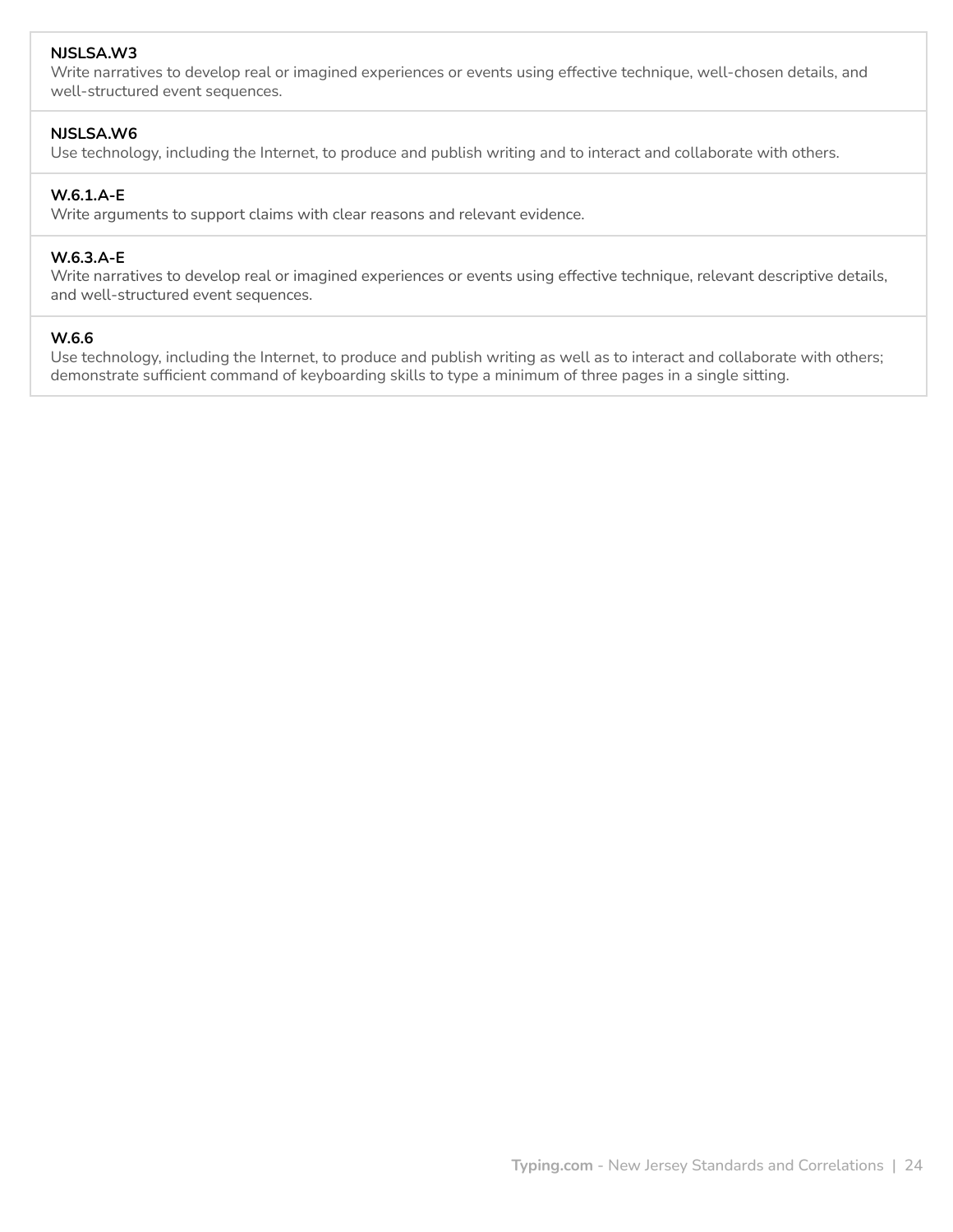# **Tech Readiness**

## **Learn the Keys**

#### <span id="page-24-0"></span>**NJSLSA.W6**

Use technology, including the Internet, to produce and publish writing and to interact and collaborate with others.

## **W.7.6**

Use technology, including the Internet, to produce and publish writing and link to and cite sources as well as to interact and collaborate with others, including linking to and citing sources.

## **Punctuation & Advanced Keys**

#### **NJSLSA.W6**

Use technology, including the Internet, to produce and publish writing and to interact and collaborate with others.

#### **W.7.6**

Use technology, including the Internet, to produce and publish writing and link to and cite sources as well as to interact and collaborate with others, including linking to and citing sources.

#### **NJSLSA.L2**

Demonstrate command of the conventions of standard English capitalization, punctuation, and spelling when writing.

# **Cross-Curricular Typing**

#### **NJSLSA.R2**

Determine central ideas or themes of a text and analyze their development; summarize the key supporting details and ideas.

## **NJSLSA.R4**

Interpret words and phrases as they are used in a text, including determining technical, connotative, and figurative meanings, and analyze how specific word choices shape meaning or tone.

## **NJSLSA.R10**

Read and comprehend complex literary and informational texts independently and proficiently with scaffolding as needed.

#### **RL.7.4**

Determine the meaning of words and phrases as they are used in a text, including figurative and connotative meanings; analyze the impact of rhymes and other repetitions of sounds (e.g., alliteration) on a specific verse or stanza of a poem or section of a story or drama.

## **RI.7.2**

Determine two or more central ideas in a text and analyze their development over the course of the text; provide an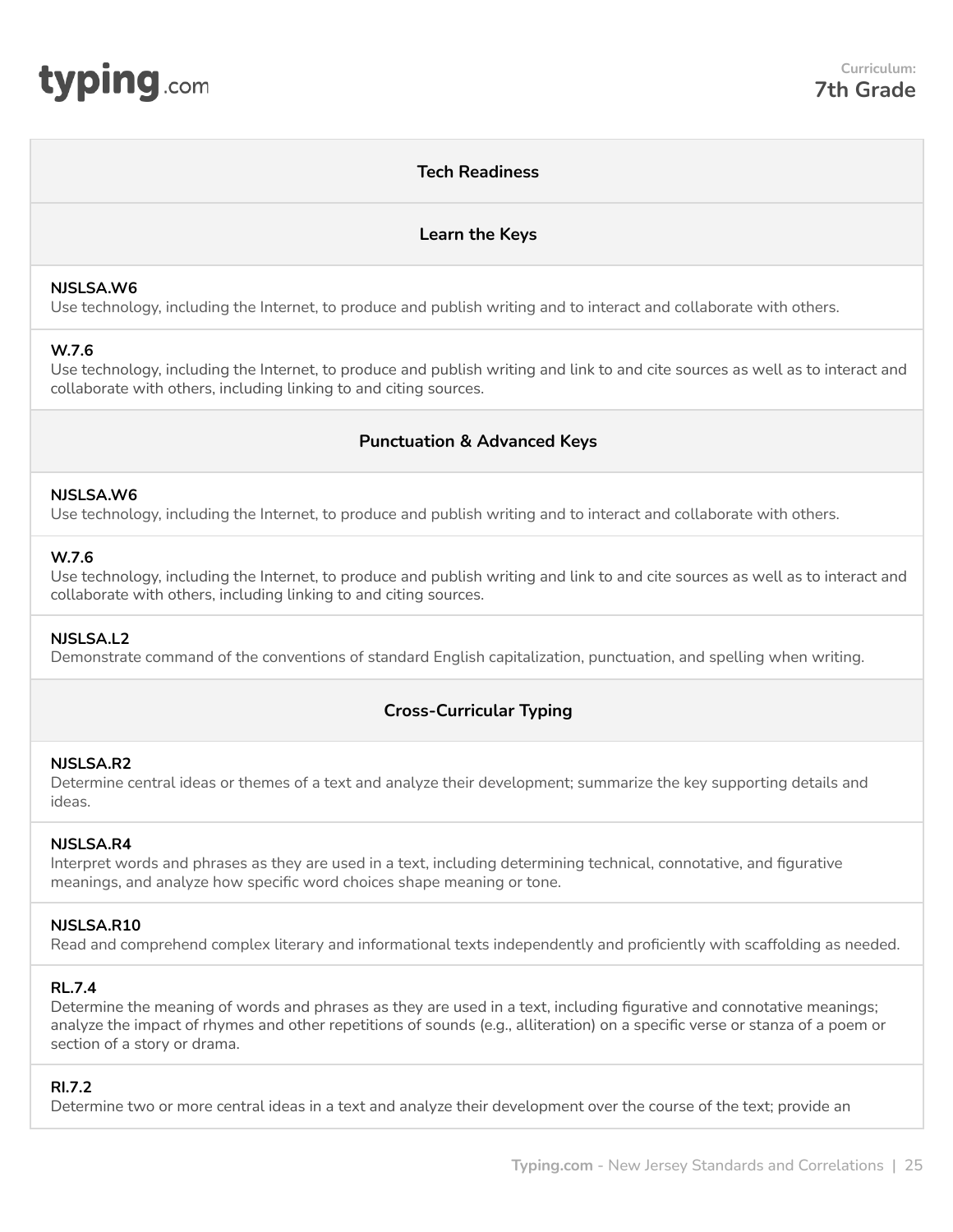objective summary of the text.

#### **RI.7.4**

Determine the meaning of words and phrases as they are used in a text, including figurative, connotative, and technical meanings; analyze the impact of a specific word choice on meaning and tone.

#### **NJSLSA.W6**

Use technology, including the Internet, to produce and publish writing and to interact and collaborate with others.

#### **W.7.6**

Use technology, including the Internet, to produce and publish writing and link to and cite sources as well as to interact and collaborate with others, including linking to and citing sources.

## **NJSLSA.L2**

Demonstrate command of the conventions of standard English capitalization, punctuation, and spelling when writing.

## **NJSLSA.L4**

Determine or clarify the meaning of unknown and multiple-meaning words and phrases by using context clues, analyzing meaningful word parts, and consulting general and specialized reference materials, as appropriate.

## **L.7.4.A-D**

Determine or clarify the meaning of unknown and multiple-meaning words and phrases based on grade 7 reading and content, choosing flexibly from a range of strategies.

# **Digital Citizenship & Communication**

#### **NJSLSA.R10**

Read and comprehend complex literary and informational texts independently and proficiently with scaffolding as needed.

#### **NJSLSA.W6**

Use technology, including the Internet, to produce and publish writing and to interact and collaborate with others.

## **W.7.6**

Use technology, including the Internet, to produce and publish writing and link to and cite sources as well as to interact and collaborate with others, including linking to and citing sources.

## **NJSLSA.L2**

Demonstrate command of the conventions of standard English capitalization, punctuation, and spelling when writing.

#### **9.4.8.DC.5**

Manage digital identity and practice positive online behavior to avoid inappropriate forms of self-disclosure.

#### **9.4.8.DC.5**

Manage digital identity and practice positive online behavior to avoid inappropriate forms of self-disclosure.

# **Creative Writing**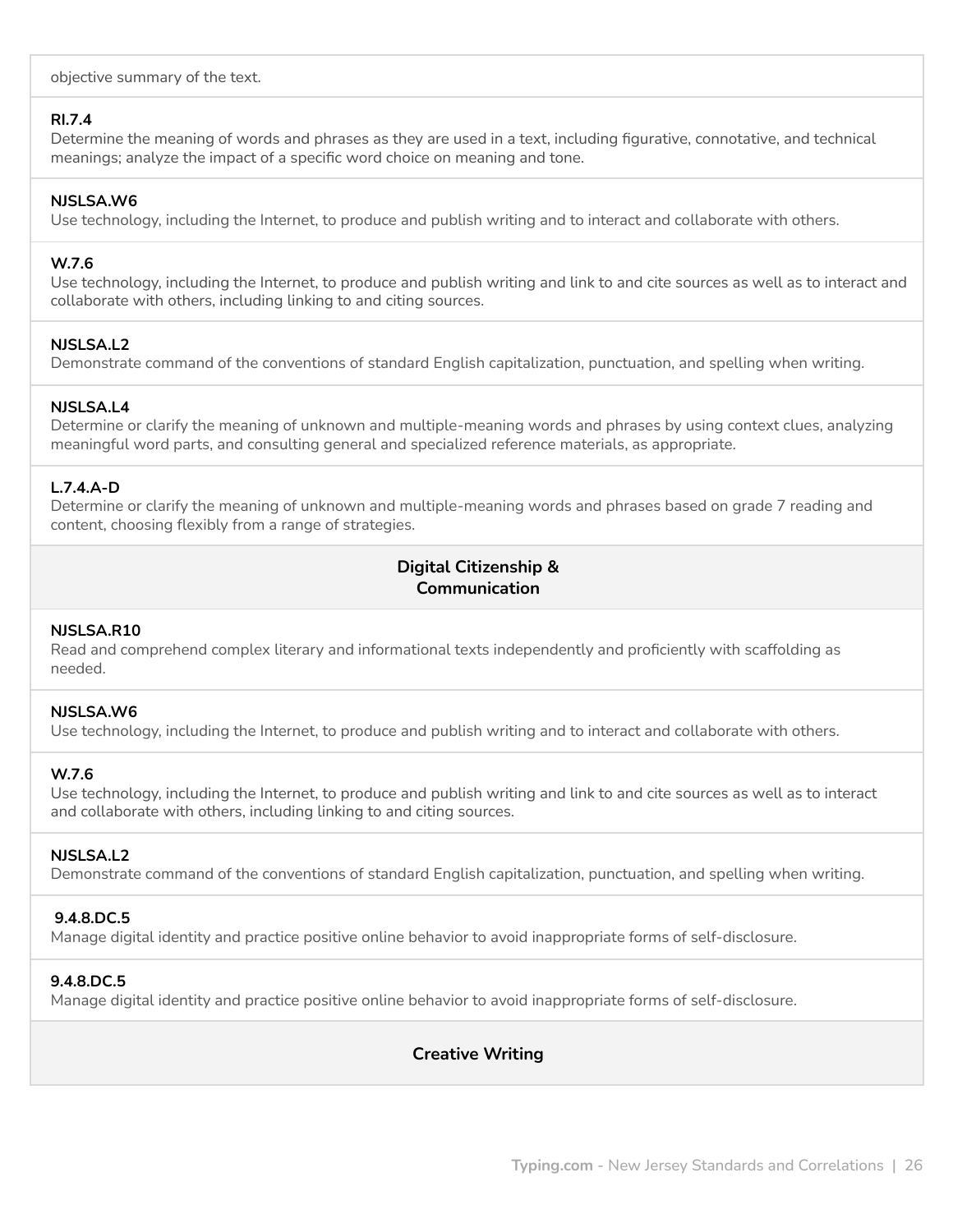## **NJSLSA.W1**

Write arguments to support claims in an analysis of substantive topics or texts, using valid reasoning and relevant and sufficient evidence.

#### **NJSLSA.W3**

Write narratives to develop real or imagined experiences or events using effective technique, well-chosen details, and well-structured event sequences.

#### **NJSLSA.W6**

Use technology, including the Internet, to produce and publish writing and to interact and collaborate with others.

#### **W.7.1.A-E**

Write arguments to support claims with clear reasons and relevant evidence.

#### **W.7.3.A-E**

Write narratives to develop real or imagined experiences or events using effective technique, relevant descriptive details, and well-structured event sequences.

# **W.7.6**

Use technology, including the Internet, to produce and publish writing and link to and cite sources as well as to interact and collaborate with others, including linking to and citing sources.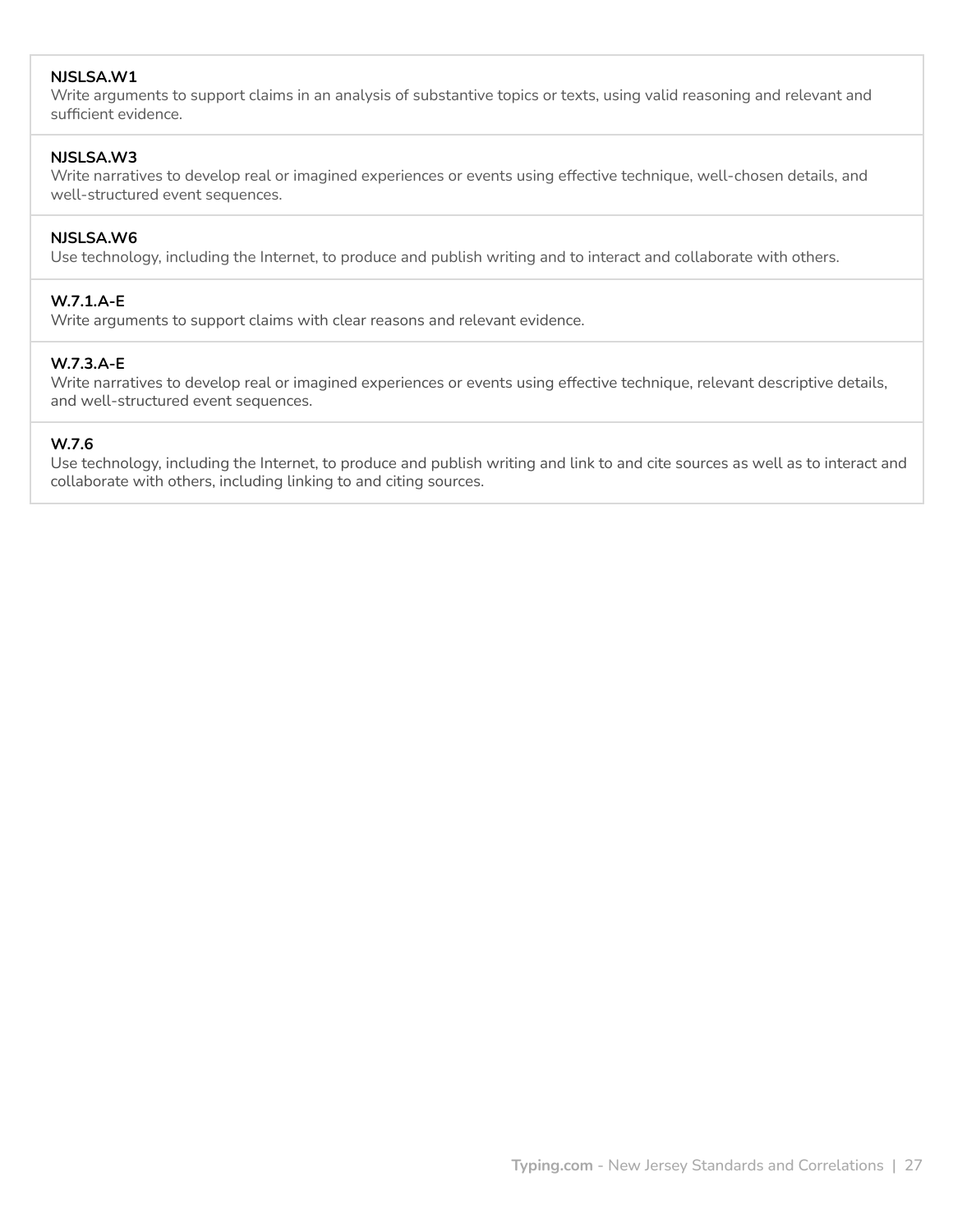## **Tech Readiness**

## **Learn the Keys**

#### <span id="page-27-0"></span>**NJSLSA.W6**

Use technology, including the Internet, to produce and publish writing and to interact and collaborate with others.

#### **W.8.6**

Use technology, including the Internet, to produce and publish writing and present the relationships between information and ideas efficiently as well as to interact and collaborate with others.

# **Punctuation & Advanced Keys**

#### **NJSLSA.W6**

Use technology, including the Internet, to produce and publish writing and to interact and collaborate with others.

#### **W.8.6**

Use technology, including the Internet, to produce and publish writing and present the relationships between information and ideas efficiently as well as to interact and collaborate with others.

## **NJSLSA.L2**

Demonstrate command of the conventions of standard English capitalization, punctuation, and spelling when writing.

# **Cross-Curricular Typing**

#### **NJSLSA.R**

Determine central ideas or themes of a text and analyze their development; summarize the key supporting details and ideas.

## **NJSLSA.R4**

Interpret words and phrases as they are used in a text, including determining technical, connotative, and figurative meanings, and analyze how specific word choices shape meaning or tone.

## **NJSLSA.R10**

Read and comprehend complex literary and informational texts independently and proficiently with scaffolding as needed.

#### **RL.8.4**

Determine the meaning of words and phrases as they are used in a text, including figurative and connotative meanings; analyze the impact of specific word choices on meaning and tone, including analogies or allusions to other texts.

## **RI.8.2**

Determine a central idea of a text and analyze its development over the course of the text, including its relationship to supporting ideas; provide an objective summary of the text.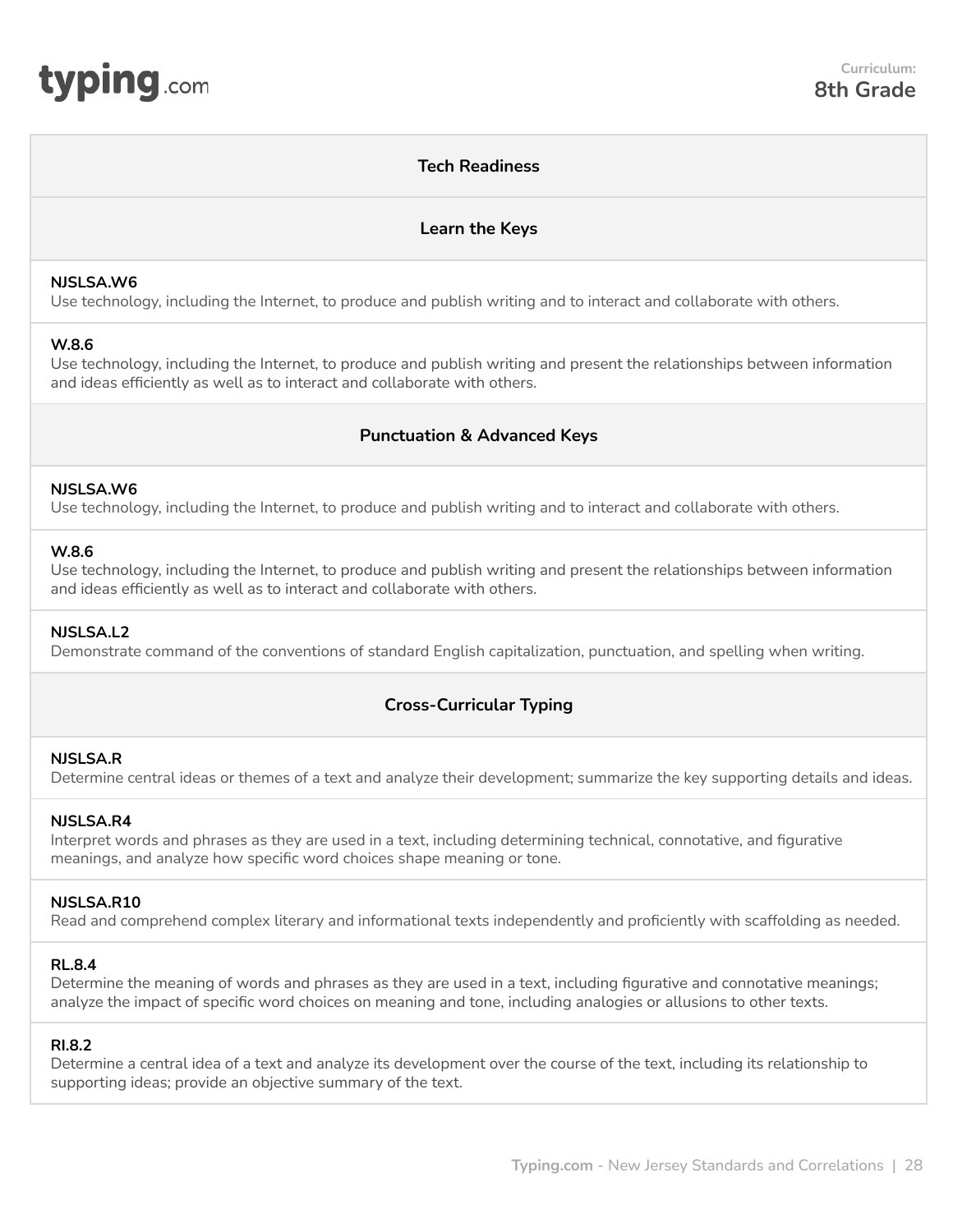## **NJSLSA.W6**

Use technology, including the Internet, to produce and publish writing and to interact and collaborate with others.

#### **W.8.6**

Use technology, including the Internet, to produce and publish writing and present the relationships between information and ideas efficiently as well as to interact and collaborate with others.

## **NJSLSA.L2**

Demonstrate command of the conventions of standard English capitalization, punctuation, and spelling when writing.

#### **NJSLSA.L4**

Determine or clarify the meaning of unknown and multiple-meaning words and phrases by using context clues, analyzing meaningful word parts, and consulting general and specialized reference materials, as appropriate.

## **L.8.2.A**

Use punctuation (comma, ellipsis, dash) to indicate a pause or break.

#### **L.8.4.A-D**

Determine or clarify the meaning of unknown and multiple-meaning words or phrases based on *grade 8 reading and content*, choosing flexibly from a range of strategies.

# **Digital Citizenship & Communication**

#### **NJSLSA.R10**

Read and comprehend complex literary and informational texts independently and proficiently with scaffolding as needed.

#### **NJSLSA.W6**

Use technology, including the Internet, to produce and publish writing and to interact and collaborate with others.

#### **W.8.6**

Use technology, including the Internet, to produce and publish writing and present the relationships between information and ideas efficiently as well as to interact and collaborate with others.

## **NJSLSA.L2**

Demonstrate command of the conventions of standard English capitalization, punctuation, and spelling when writing.

#### **9.4.8.DC.5**

Manage digital identity and practice positive online behavior to avoid inappropriate forms of self-disclosure.

#### **9.4.8.DC.5**

Manage digital identity and practice positive online behavior to avoid inappropriate forms of self-disclosure.

# **Creative Writing**

#### **NJSLSA.W1**

Write arguments to support claims in an analysis of substantive topics or texts, using valid reasoning and relevant and sufficient evidence.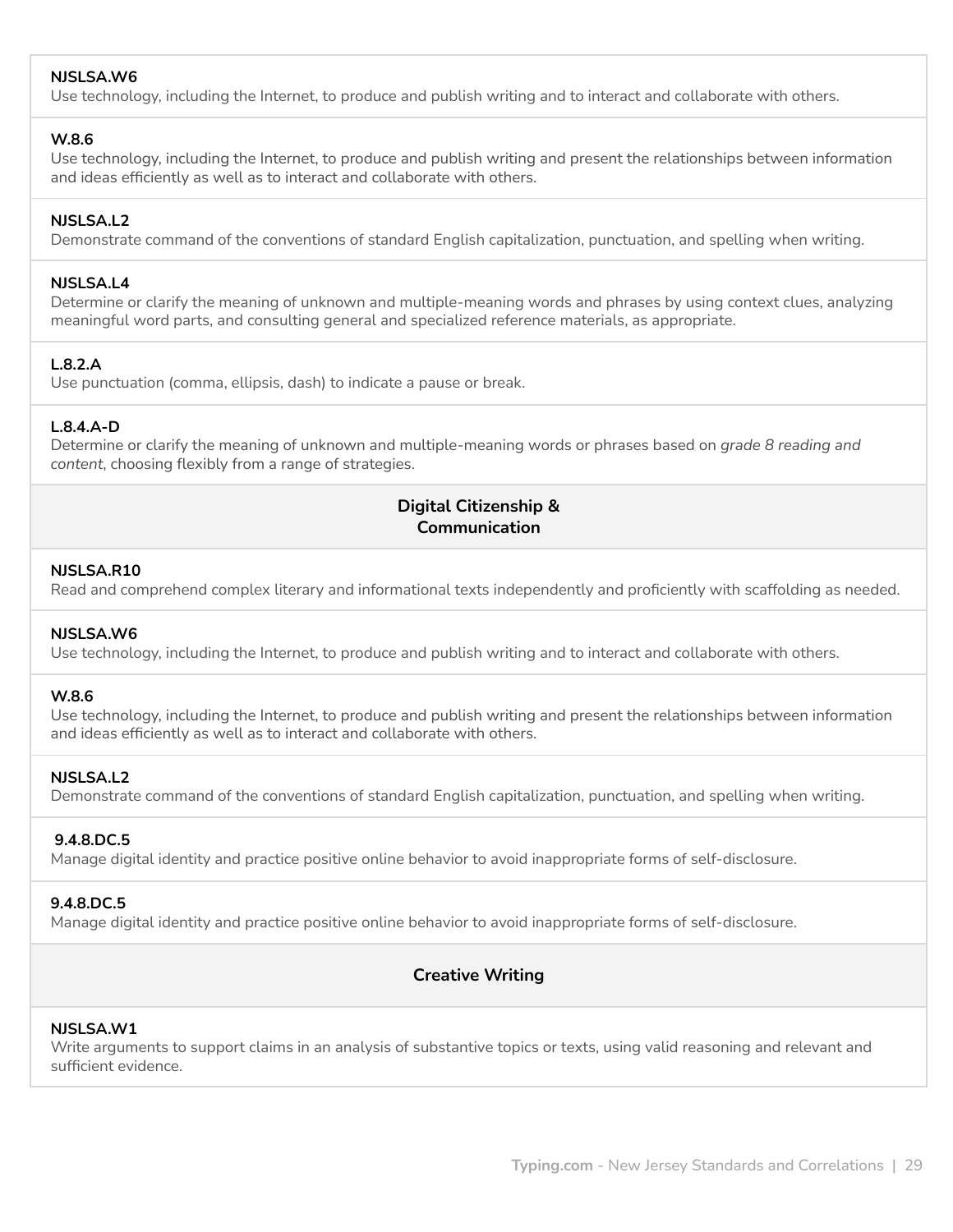## **NJSLSA.W3**

Write narratives to develop real or imagined experiences or events using effective technique, well-chosen details, and well-structured event sequences.

## **NJSLSA.W6**

Use technology, including the Internet, to produce and publish writing and to interact and collaborate with others.

#### **W.8.1.A-E**

Write arguments to support claims with clear reasons and relevant evidence

## **W.8.3.A-E**

Write narratives to develop real or imagined experiences or events using effective technique, relevant descriptive details, and well-structured event sequences.

#### **W.8.6**

Use technology, including the Internet, to produce and publish writing and present the relationships between information and ideas efficiently as well as to interact and collaborate with others.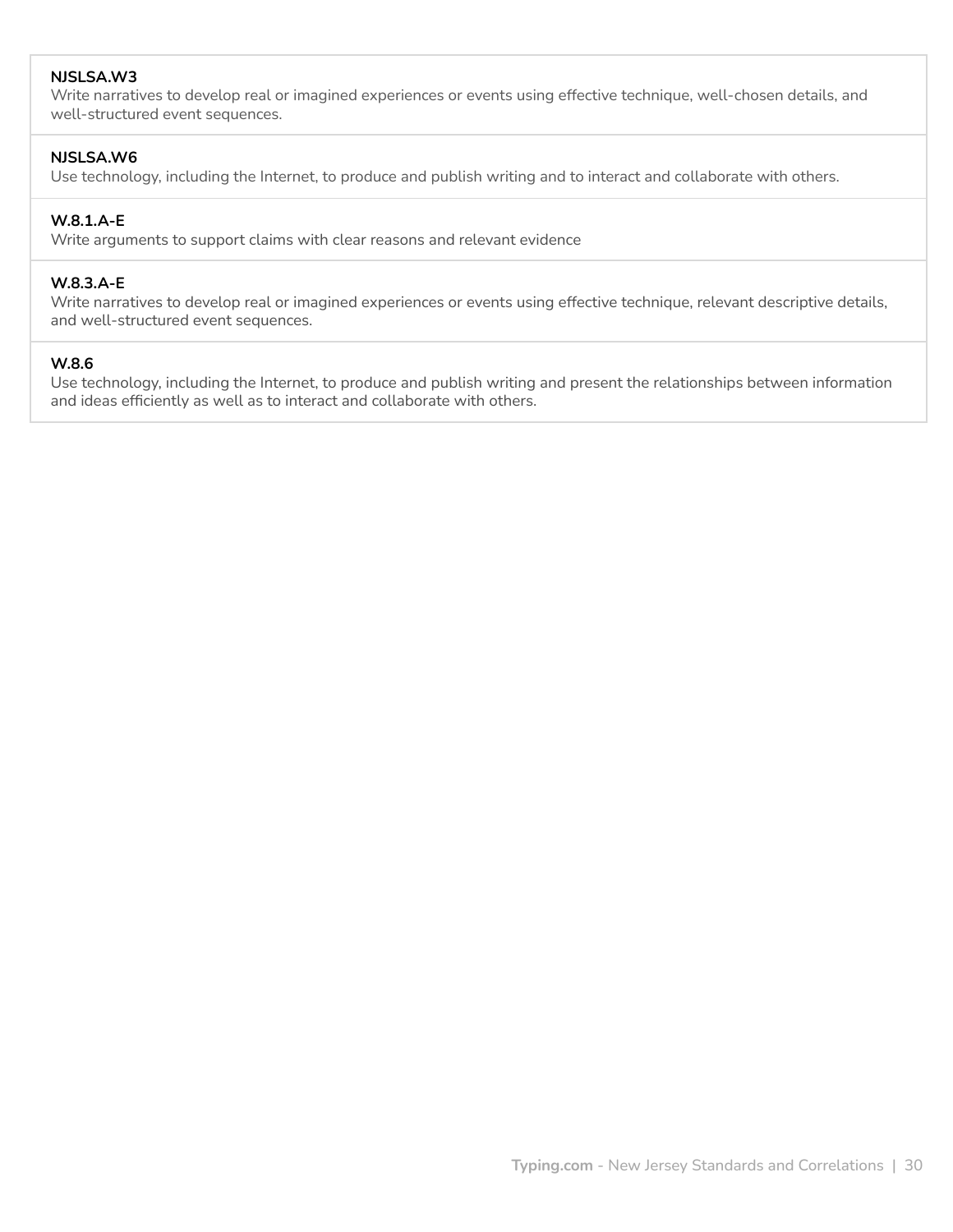<span id="page-30-0"></span>

#### **Learn the Keys**

#### **NJSLSA.W6**

Use technology, including the Internet, to produce and publish writing and to interact and collaborate with others.

#### **W.9-10.6**

Use technology, including the Internet, to produce, publish, and update individual or shared writing products, taking advantage of technology's capacity to link to other information and to display information flexibly and dynamically.

## **Punctuation & Advanced Keys**

## **NJSLSA.W6**

Use technology, including the Internet, to produce and publish writing and to interact and collaborate with others.

#### **W.9-10.6**

Use technology, including the Internet, to produce, publish, and update individual or shared writing products, taking advantage of technology's capacity to link to other information and to display information flexibly and dynamically.

#### **NJSLSA.L2**

Demonstrate command of the conventions of standard English capitalization, punctuation, and spelling when writing.

#### **L.9-10.2.B**

Use a colon to introduce a list or quotation.

# **Cross-Curricular Typing**

#### **NJSLSA.R2**

Determine central ideas or themes of a text and analyze their development; summarize the key supporting details and ideas.

## **NJSLSA.R10**

Read and comprehend complex literary and informational texts independently and proficiently with scaffolding as needed.

#### **RL.9-10.4**

Determine the meaning of words and phrases as they are used in the text, including figurative and connotative meanings; analyze the cumulative impact of specific word choices on meaning and tone (e.g., how the language evokes a sense of time and place; how it sets a formal or informal tone).

#### **RI.9-10.2**

Determine a central idea of a text and analyze its development over the course of the text, including how it emerges and is shaped and refined by specific details; provide an objective summary of the text.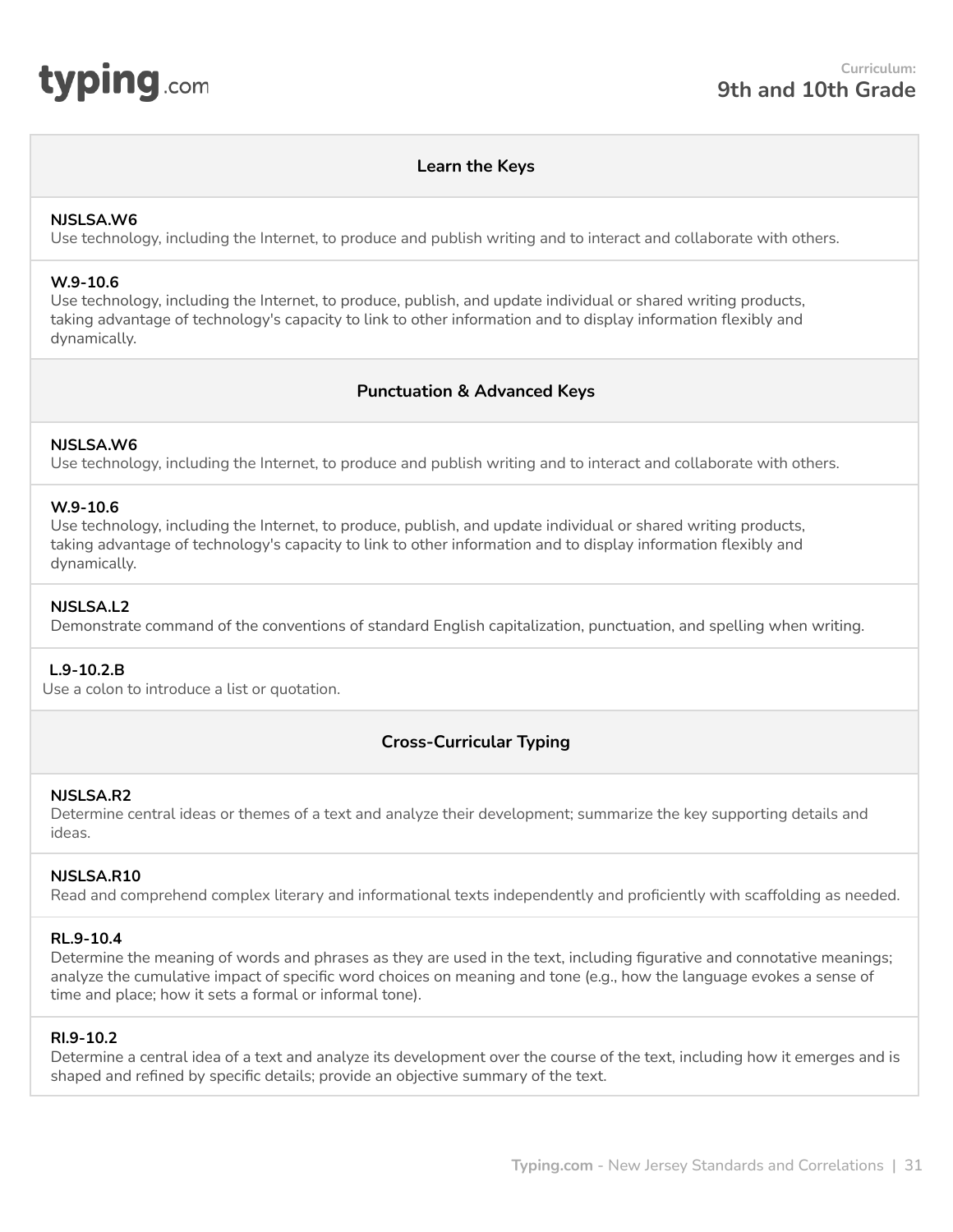# **NJSLSA.W6**

Use technology, including the Internet, to produce and publish writing and to interact and collaborate with others.

#### **W.9-10.6**

Use technology, including the Internet, to produce, publish, and update individual or shared writing products, taking advantage of technology's capacity to link to other information and to display information flexibly and dynamically.

## **NJSLSA.L2**

Demonstrate command of the conventions of standard English capitalization, punctuation, and spelling when writing.

#### **NJSLSA. L4**

Determine or clarify the meaning of unknown and multiple-meaning words and phrases by using context clues, analyzing meaningful word parts, and consulting general and specialized reference materials, as appropriate.

## **L.9-10.4.A**

Use context (e.g., the overall meaning of a sentence, paragraph, or text; a word's position or function in a sentence) as a clue to the meaning of a word or phrase.

# **Digital Citizenship & Communication**

#### **NJSLSA.R6**

Assess how point of view or purpose shapes the content and style of a text.

#### **NJSLSA.R8**

Delineate and evaluate the argument and specific claims in a text, including the validity of the reasoning as well as the relevance and sufficiency of the evidence.

## **NJSLSA.R10**

Read and comprehend complex literary and informational texts independently and proficiently with scaffolding as needed.

## **NJSLSA.W6**

Use technology, including the Internet, to produce and publish writing and to interact and collaborate with others.

#### **W.9-10.6**

Use technology, including the Internet, to produce, publish, and update individual or shared writing products, taking advantage of technology's capacity to link to other information and to display information flexibly and dynamically.

## **NJSLSA.L2**

Demonstrate command of the conventions of standard English capitalization, punctuation, and spelling when writing.

# **9.4.12.DC.3**

Evaluate the social and economic implications of privacy in the context of safety, law, or ethics.

## **9.4.12.DC.6**

Select information to post online that positively impacts personal image and future college and career opportunities.

#### **9.4.12.IML.1**

Compare search browsers and recognize features that allow for filtering of information.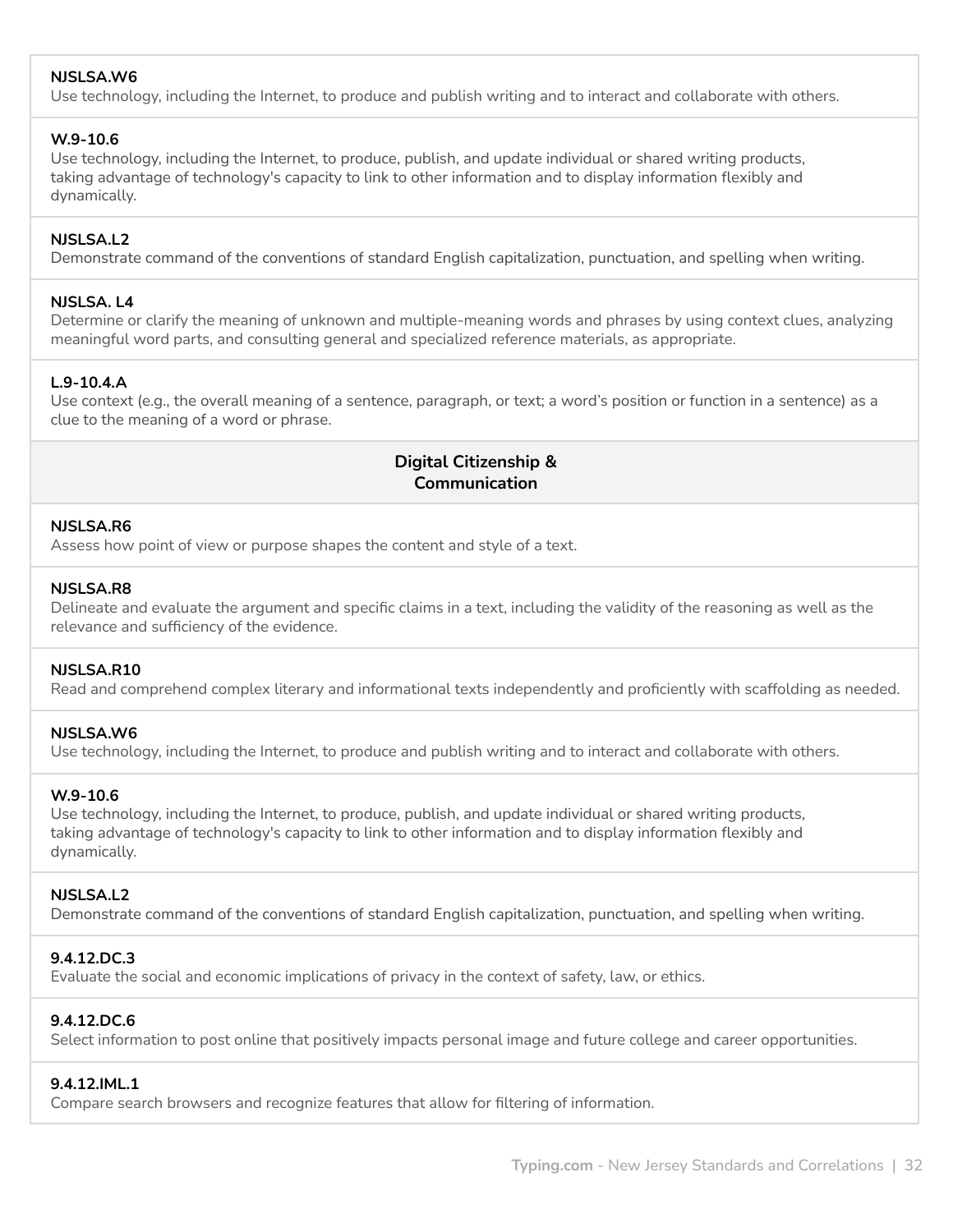# **9.4.12.IML.2**

Evaluate digital sources for timeliness, accuracy, perspective, credibility of the source, and relevance of information, in media, data, or other resources.

## **9.4.12.TL.1**

Assess digital tools based on features such as accessibility options, capacities, and utility for accomplishing a specified task.

# **Creative Writing**

## **NJSLSA.W1**

Write arguments to support claims in an analysis of substantive topics or texts, using valid reasoning and relevant and sufficient evidence.

## **NJSLSA.W3**

Write narratives to develop real or imagined experiences or events using effective technique, well-chosen details, and well-structured event sequences.

## **NJSLSA.W6**

Use technology, including the Internet, to produce and publish writing and to interact and collaborate with others.

#### **W.9-10.1.A-E**

Write arguments to support claims in an analysis of substantive topics or texts, using valid reasoning and relevant and sufficient evidence.

## **W.9-10.3.A-E**

Write narratives to develop real or imagined experiences or events using effective technique, well-chosen details, and well-structured event sequences.

#### **W.9-10.6**

Use technology, including the Internet, to produce, publish, and update individual or shared writing products, taking advantage of technology's capacity to link to other information and to display information flexibly and dynamically.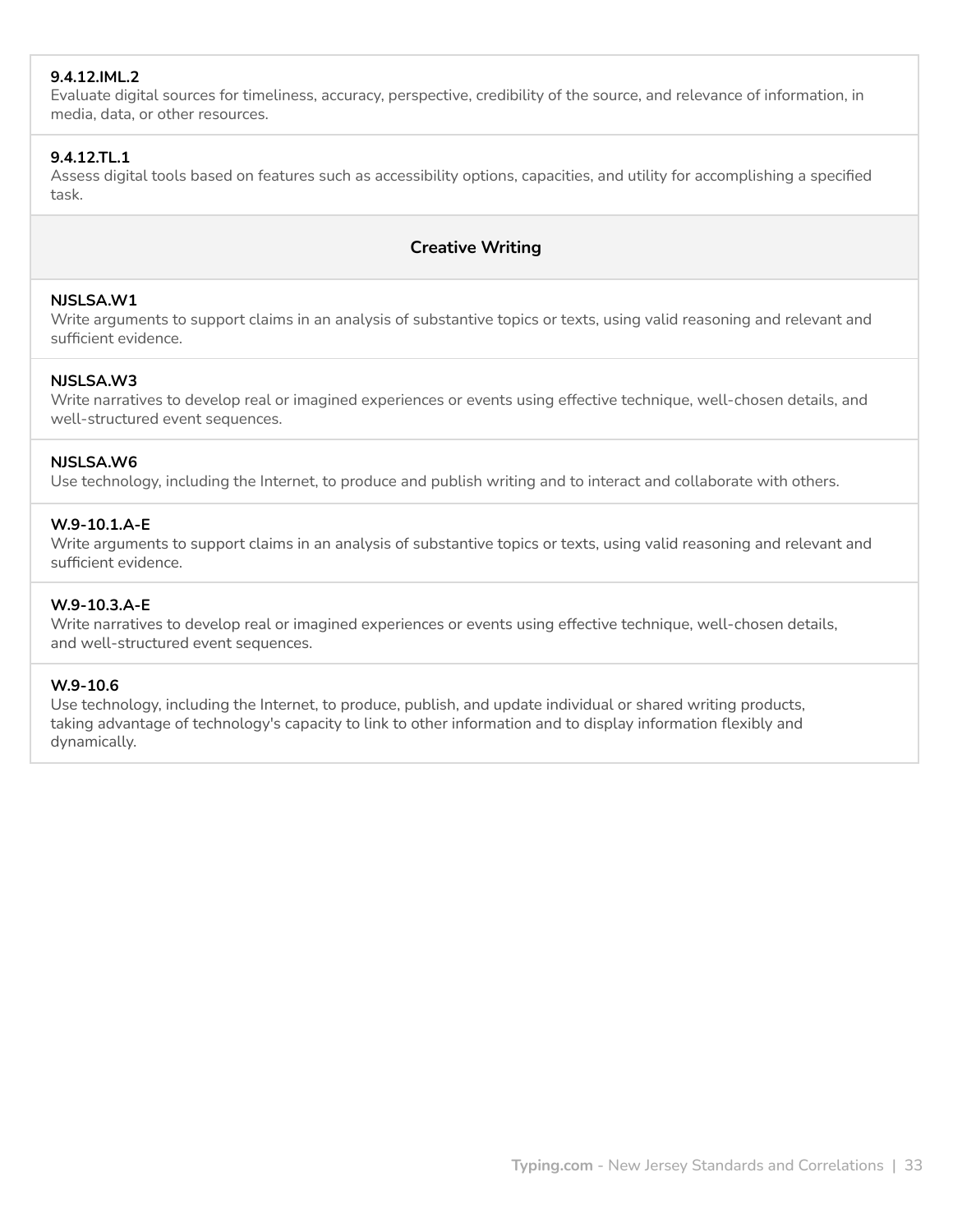<span id="page-33-0"></span>

## **Learn the Keys**

#### **NJSLSA.W6**

Use technology, including the Internet, to produce and publish writing and to interact and collaborate with others.

#### **W.11-12.6**

Use technology, including the Internet, to produce, share, and update individual or shared writing products in response to ongoing feedback, including new arguments or information.

## **Punctuation & Advanced Keys**

#### **NJSLSA.W6**

Use technology, including the Internet, to produce and publish writing and to interact and collaborate with others.

#### **W.11-12.6**

Use technology, including the Internet, to produce, share, and update individual or shared writing products in response to ongoing feedback, including new arguments or information.

#### **NJSLSA.L2**

Demonstrate command of the conventions of standard English capitalization, punctuation, and spelling when writing.

#### **L.9-10.2.B**

Use a colon to introduce a list or quotation.

# **Cross-Curricular Typing**

#### **NJSLSA.R2**

Determine central ideas or themes of a text and analyze their development; summarize the key supporting details and ideas.

#### **NJSLSA.R10**

Read and comprehend complex literary and informational texts independently and proficiently with scaffolding as needed.

#### **RL.11-12.3**

Analyze the impact of the author's choices regarding how to develop and relate elements of a story or drama (e.g., where a story is set, how the action is ordered, how the characters are introduced and developed).

#### **RI.11-12.2**

Determine two or more central ideas of a text and analyze their development over the course of the text, including how they interact and build on one another to provide a complex analysis; provide an objective summary of the text.

#### **NJSLSA.W6**

Use technology, including the Internet, to produce and publish writing and to interact and collaborate with others.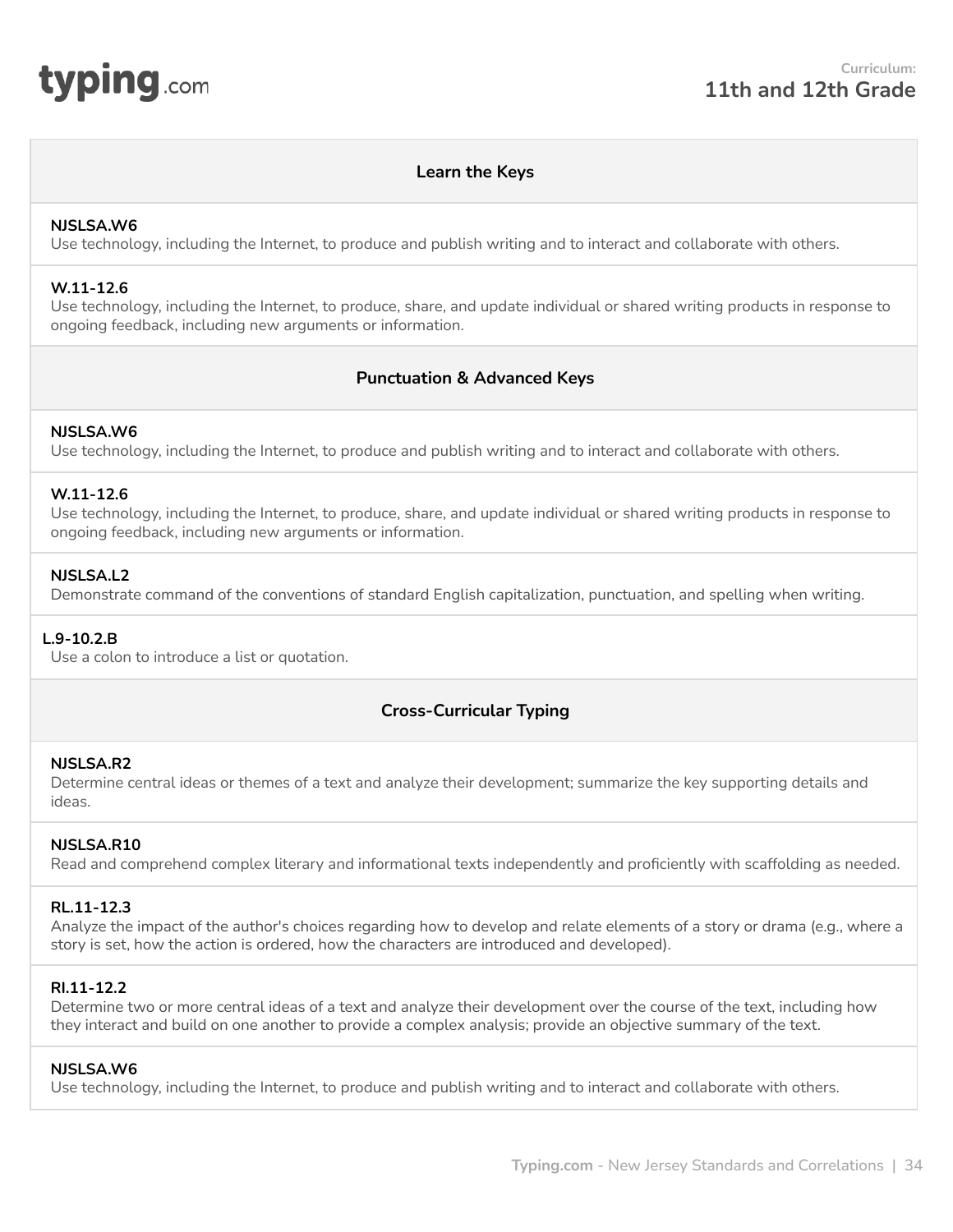# **W.11-12.6**

Use technology, including the Internet, to produce, share, and update individual or shared writing products in response to ongoing feedback, including new arguments or information.

# **NJSLSA.L2**

Demonstrate command of the conventions of standard English capitalization, punctuation, and spelling when writing.

## **NJSLSA.L4**

Determine or clarify the meaning of unknown and multiple-meaning words and phrases by using context clues, analyzing meaningful word parts, and consulting general and specialized reference materials, as appropriate.

## **L.11-12.4.A**

Use context (e.g., the overall meaning of a sentence, paragraph, or text; a word's position or function in a sentence) as a clue to the meaning of a word or phrase.

# **Digital Citizenship & Communication**

## **NJSLSA.R6**

Assess how point of view or purpose shapes the content and style of a text.

#### **NJSLSA.R8**

Delineate and evaluate the argument and specific claims in a text, including the validity of the reasoning as well as the relevance and sufficiency of the evidence.

## **NJSLSA.R10**

Read and comprehend complex literary and informational texts independently and proficiently with scaffolding as needed.

## **NJSLSA.W6**

Use technology, including the Internet, to produce and publish writing and to interact and collaborate with others.

## **W.11-12.6**

Use technology, including the Internet, to produce, share, and update individual or shared writing products in response to ongoing feedback, including new arguments or information.

## **NJSLSA.L2**

Demonstrate command of the conventions of standard English capitalization, punctuation, and spelling when writing.

## **9.4.12.DC.3**

Evaluate the social and economic implications of privacy in the context of safety, law, or ethics.

## **9.4.12.DC.6**

Select information to post online that positively impacts personal image and future college and career opportunities.

## **9.4.12.IML.1**

Compare search browsers and recognize features that allow for filtering of information.

#### **9.4.12.IML.2**

Evaluate digital sources for timeliness, accuracy, perspective, credibility of the source, and relevance of information, in media, data, or other resources.